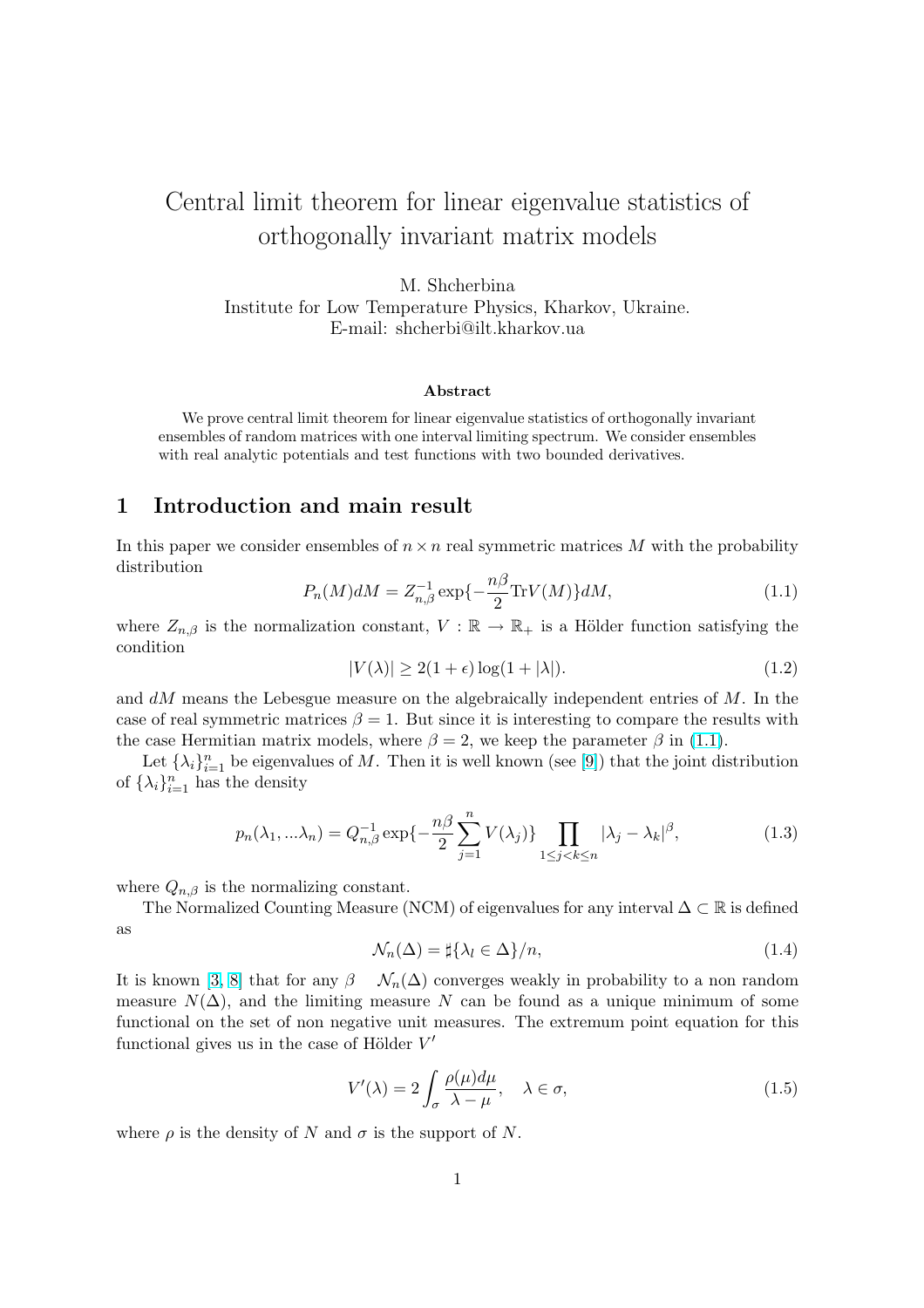<span id="page-1-0"></span>For all  $\varphi : \mathbb{R} \to \mathbb{R}$  consider a linear statistics

$$
N_n[\varphi] = \varphi(\lambda_1) + \cdots + \varphi(\lambda_n).
$$

It follows from the results of  $[3, 8]$  that if V is a Hölder function, then

$$
\lim_{n \to \infty} n^{-1} N_n[\varphi] = \int \varphi(\lambda) N(d\lambda).
$$

Consider the fluctuation of linea[r e](#page-18-0)i[ge](#page-18-0)nvalue statistics

$$
\dot{N}_n[\varphi] = N_n[\varphi] - E\{N_n[\varphi]\}.
$$
\n(1.6)

For Hermitian matrix models it was proved by Johansson  $[8]$  that if V is a real analytic function and the limiting spectrum  $\sigma = [-2, 2]$ , then for any  $\varphi \in C_1[-d-2, 2+d]$   $\dot{N}_n[\varphi]$ converges in distribution, as  $n \to \infty$ , to a Gaussian random variable. The limiting variance is the limit, as  $n \to \infty$ , of

$$
\mathbf{Var}_{n}[\varphi; V] = E\{\dot{N}_{n}^{2}[\varphi]\} = n(n-1) \int d\lambda_{1} d\lambda_{2} p_{2,\beta}^{(n)}(\lambda_{1}, d\lambda_{2}) \varphi(\lambda_{1}) \varphi(\lambda_{2}) + n \int d\lambda_{1} p_{1,\beta}^{(n)}(\lambda_{1}) \varphi^{2}(\lambda_{1}) - n^{2} \left( \int d\lambda_{1} p_{1,\beta}^{(n)}(\lambda_{1}) \varphi(\lambda_{1}) \right)^{2}.
$$
 (1.7)

Here and below we denote by  $p_{l,\beta}^{(n)}$  the *l*<sup>th</sup> marginal density

$$
p_{l,\beta}^{(n)}(\lambda_1,...,\lambda_l) = \int d\lambda_{l+1} \dots d\lambda_n p_n(\lambda_1,...,\lambda_n).
$$
 (1.8)

A key role in the proof of CLT and also in the most of studies of Hermitian matrix models belongs to the orthogonal polynomials technics, which allows to write all marginal densities as

$$
p_{l,2}^{(n)}(\lambda_1, ..., \lambda_l) = \frac{(n-l)!}{n!} \det\{K_n(\lambda_j, \lambda_k)\}_{j,k=1}^l,
$$
\n(1.9)

where

$$
K_n(\lambda, \mu; V) = \sum_{l=0}^{n-1} \psi_l^{(n)}(\lambda) \psi_l^{(n)}(\mu).
$$
 (1.10)

is a reproducing kernel of the orthonormal system,

$$
\psi_l^{(n)}(\lambda) = w_n^{1/2}(\lambda) p_l^{(n)}(\lambda), \ l = 0, ..., \tag{1.11}
$$

 $p_l^{(n)}$  $l_1^{(n)}$ ,  $l = 0,...$  are orthogonal polynomials on R associated with the weight  $w_n(\lambda) = e^{-nV(\lambda)}$ 

$$
\int p_l^{(n)}(\lambda)p_m^{(n)}(\lambda)w_n(\lambda)d\lambda = \delta_{l,m}.
$$

In the Hermitian case it can be proved that

$$
\frac{d^2}{dt^2} \log E\{e^{t\dot{N}_n[\varphi]}\} = \text{Var}\{N_n[\varphi; V + t\varphi/n]\}
$$

$$
= \int d\mu_1 d\mu_2 (\varphi(\mu_1) - \varphi(\mu_2))^2 K_n^2(\mu_1, \mu_2; V + t\varphi/n). \quad (1.12)
$$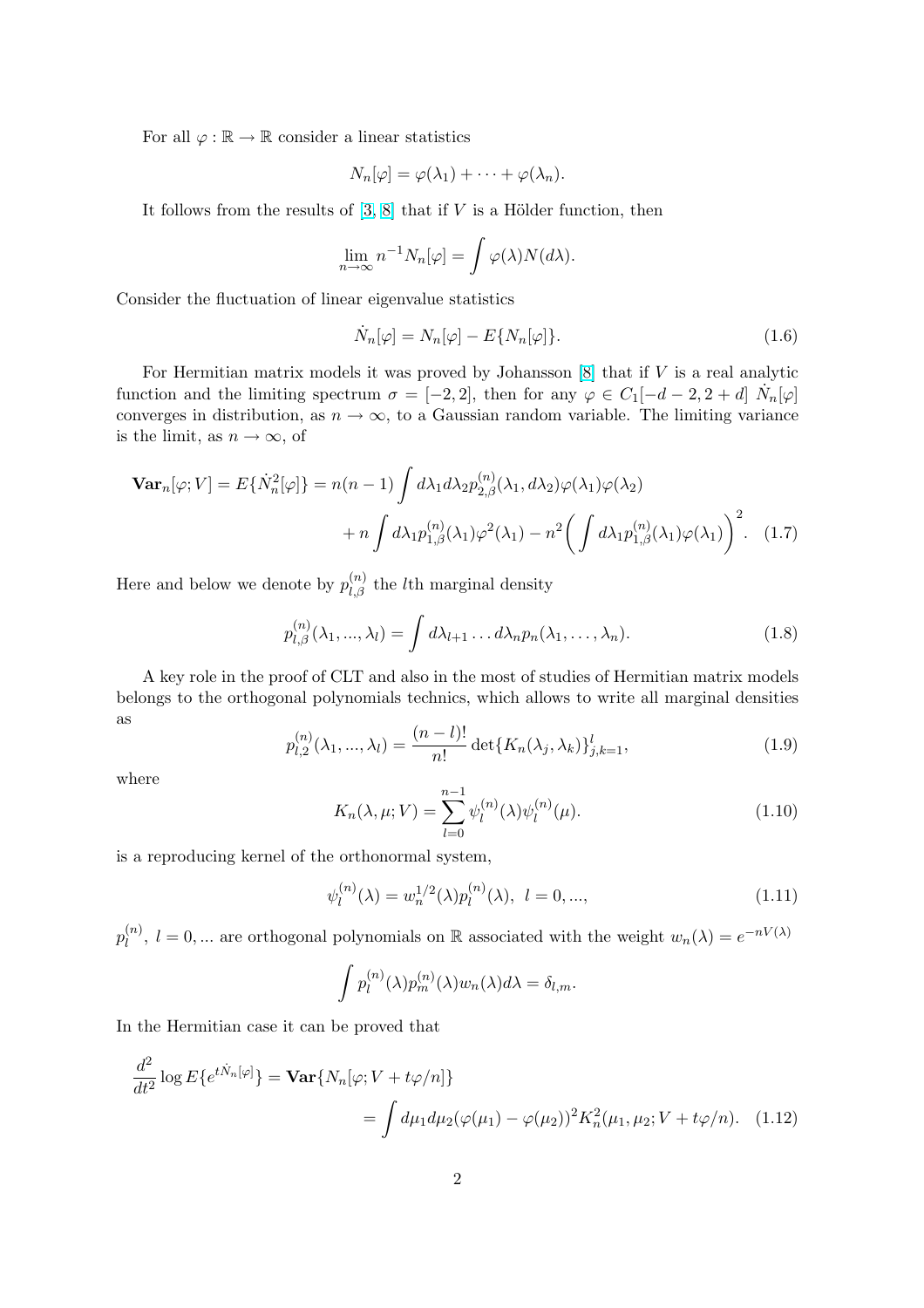<span id="page-2-0"></span>Hence, to prove CLT we are faced with the problem to study the last integral or to prove that  $K_n$  does not depend on the "small perturbation"  $t\varphi/n$  in the limit  $n \to \infty$ . For unitary matrix models it is true only in the case (see  $[8]$ ), when the support of N ( limiting NCM) consists of one interval. If the limiting support consists of two or more intervals, then the r.h.s. of (1.12) has no limit, as  $n \to \infty$  (see [11]).

In the case of real symmetric matrix models the situation is more complicated. According to the result of [18], to study the marginal den[sit](#page-18-0)ies we need to study a matrix kernel of the form  $\mathbf{r}$ 

$$
\widehat{K}_{n,1}(\lambda,\mu) = \begin{pmatrix} S_n(\lambda,\mu) & S_n d(\lambda,\mu) \\ -I S_n(\lambda,\mu) & S_n(\mu,\lambda) \end{pmatrix},
$$
\n(1.13)

where

$$
S_n(\lambda, \mu) = -\sum_{i,j=0}^{n-1} \psi_i^{(n)}(\lambda) (\mathcal{M}^{(0,n)})_{i,j}^{-1} (n \varepsilon \psi_j^{(n)}) (\mu), \tag{1.14}
$$

with

$$
\mathcal{M}^{(0,n)} = \{M_{j,l}\}_{j,l=0}^{n-1}, \quad M_{j,l} = n(\psi_j^{(n)}, \epsilon \psi_l^{(n)}).
$$
 (1.15)

Here and below we denote

$$
\epsilon(\lambda) = \frac{1}{2}\text{sign}(\lambda); \quad \epsilon f(\lambda) = \int \epsilon(\lambda - \mu)f(\mu)d\mu.
$$
 (1.16)

If we know  $\widehat{K}_n(\lambda, \mu)$ , then

$$
p_{l,1}^{(n)}(\lambda_1, ..., \lambda_l) = \frac{(n-l)!}{n!} \frac{\partial^l}{\partial \varphi(\lambda_1) \dots \partial \varphi(\lambda_l)} \det^{1/2} \{I + \widehat{K}_n \widehat{\varphi}\},
$$

where  $\widehat{\varphi}$  is the operator of multiplication by  $\varphi$  and  $\widehat{K}_n : L_2[\mathbb{R}] \oplus L_2[\mathbb{R}] \to L_2[\mathbb{R}] \oplus L_2[\mathbb{R}]$  is an integral operator with the matrix kernel  $\hat{K}_n(\lambda, \mu)$ .

In particular,

$$
p_{1,1}^{(n)}(\lambda) = \frac{1}{2n} \text{Tr}\widehat{K}_n(\lambda, \lambda),
$$
  
\n
$$
p_{2,1}^{(n)}(\lambda, \mu) = \frac{1}{4n(n-1)} \left[ \text{Tr}\widehat{K}_n(\lambda, \lambda) \text{Tr}\widehat{K}_n(\mu, \mu) - 2 \text{Tr}\widehat{K}_n(\lambda, \mu) \widehat{K}_n(\mu, \lambda) \right].
$$
\n(1.17)

Below we will use also the following representation of the variance  $\text{Var}\{N_n[\varphi_1; V]\}$ 

#### Proposition 1

$$
\mathbf{Var}\{N_n[\varphi_1]; V\} = \frac{1}{4} \int d\mu_1 d\mu_2 (\varphi_1(\mu_1) - \varphi_1(\mu_2))^2 \text{tr}\left(\widehat{K}_n(\mu_1, \mu_2) \widehat{K}_n(\mu_2, \mu_1)\right) \tag{1.18}
$$

The structure of the matrix kernel  $\widehat{K}_n$  is studied only for a few particular ensembles. The case of GOE it was considered in [18]. The case  $V(\lambda) = \lambda^{2m}$  for natural m was studied in [6]. The case  $V(\lambda) = \frac{1}{4}\lambda^4 - \frac{a}{2}$  $\frac{a}{2}\lambda^2$  was studied in [17].

Let us set our main conditions.

**C1.**  $V(\lambda)$  satisfies (1.2) and is [an e](#page-18-0)ven analytic function in

$$
\Omega[d, d_1] = \{ z : -2 - 2d \leq \Re z \leq 2 + 2d, \ |\Im z| \leq d_1 \}, \quad d, d_1 > 0. \tag{1.19}
$$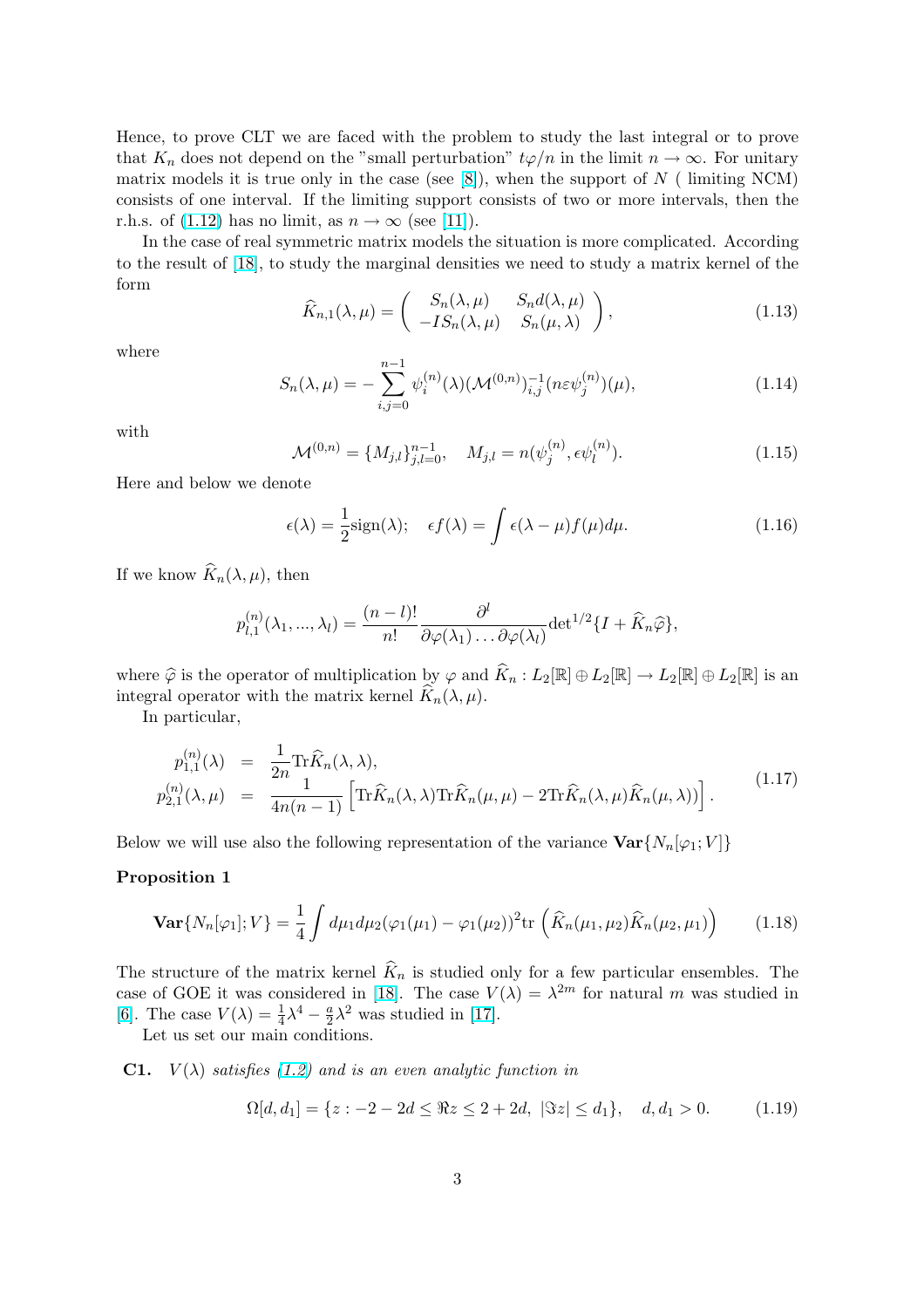<span id="page-3-0"></span>**C2.** The support  $\sigma$  of IDS of the ensemble consists of a single interval:

$$
\sigma = [-2, 2].
$$

- **C3.** DOS  $\rho(\lambda)$  is strictly positive in the internal points  $\lambda \in (-2, 2)$  and  $\rho(\lambda) \sim |\lambda \pm 2|^{1/2}$ , as  $\lambda \sim \pm 2$ .
- C4. The function

$$
u(\lambda) = 2 \int \log|\mu - \lambda| \rho(\mu) d\mu - V(\lambda)
$$
 (1.20)

achieves its maximum if and only if  $\lambda \in \sigma$ .

It is proved in [2] that these conditions imply that

$$
\rho(\lambda) = \frac{1}{\pi} P(\lambda) \sqrt{4 - \lambda^2} \mathbf{1}_{\sigma},\tag{1.21}
$$

where

$$
P(z) = \frac{1}{2\pi i} \oint_{\mathcal{L}} \frac{V'(z) - V'(\zeta)}{z - \zeta} \frac{d\zeta}{(\zeta^2 - 4)^{1/2}} = \frac{1}{2\pi} \int_{-\pi}^{\pi} \frac{V'(z) - V'(2\cos y)}{z - 2\cos y} dy.
$$
 (1.22)

Here the contour  $\mathcal{L} \subset \Omega[d, d_1]$  and  $\mathcal{L}$  contains inside the interval  $(-2, 2)$ . It is evident that P is an analytic function in  $\Omega[2d/3, 2d_1/3]$  and  $P(\lambda) \ge \delta > 0, \lambda \in \sigma$ .

Under these conditions it was proved in [16] that there exists an  $n-$  independent  $C$  such that for even  $n \, ||(M^{(0,n)})^{-1}|| \leq C$  and

$$
S_n(\lambda, \mu) = K_n(\lambda, \mu) + r_n(\lambda, \mu) + \tilde{r}_n(\lambda, \mu), \tag{1.23}
$$

where

$$
r_n(\lambda, \mu) = n \sum_{|k|, |j| \le 2\log^2 n} A_{j,k}^{(n)} \psi_{n+j}^{(n)}(\lambda) \epsilon \psi_{n+k}^{(n)}(\mu), \tag{1.24}
$$

$$
\tilde{r}_n(\lambda,\mu) = \sum_{j,k=0}^{n-1} \mathcal{E}_{j,k}^{(n)} \psi_j^{(n)}(\lambda) \epsilon \psi_k^{(n)}(\mu), \quad ||\mathcal{E}_{j,k}^{(n)}|| \le e^{-c \log^2 n}.
$$
\n(1.25)

Here and below we denote by  $c, C, C_0, C_1, \dots$  positive *n*-independent constants (different in different formulas).

Besides,

$$
IS_n(\lambda,\mu) = \int \epsilon(\lambda - \lambda') K_n(\lambda',\mu) d\lambda' + Ir_n(\lambda,\mu), +I\tilde{r}_n(\lambda,\mu), \qquad (1.26)
$$

where

$$
Ir_n(\lambda,\mu) = \int \epsilon(\lambda - \lambda')r_n(\lambda',\mu)d\lambda', \quad I\tilde{r}_n(\lambda,\mu) = \int \epsilon(\lambda - \lambda')\tilde{r}_n(\lambda',\mu)d\lambda', \quad (1.27)
$$

and

$$
S_n d(\lambda, \mu) = -\frac{\partial}{\partial \mu} K_n(\lambda, \mu) + \frac{\partial}{\partial \mu} r_n(\lambda, \mu) + \frac{\partial}{\partial \mu} \tilde{r}_n(\lambda, \mu). \tag{1.28}
$$

The main result of the present paper is

Theorem 1 Consider the orthogonally invariant ensemble of random matrices defined by (1.1)-(1.3) with V satisfying conditions C1-C4. Then for any  $\varphi \in C_1[-2-\varepsilon, 2+\varepsilon]$ , growing not faster than polynomial at infinity, fluctuations of linear statistics (1.6) converge in distribution, as  $n \to \infty$ , to a Gaussian random variable with zero mean and the variance  $\mathbf{Var}[\varphi;V],$  $\mathbf{Var}[\varphi;V],$  $\mathbf{Var}[\varphi;V],$  $\mathbf{Var}[\varphi;V],$  $\mathbf{Var}[\varphi;V],$  where

$$
\mathbf{Var}[\varphi; V] = \lim_{n \to \infty} \mathbf{Var}_n[\varphi; V]. \tag{1.29}
$$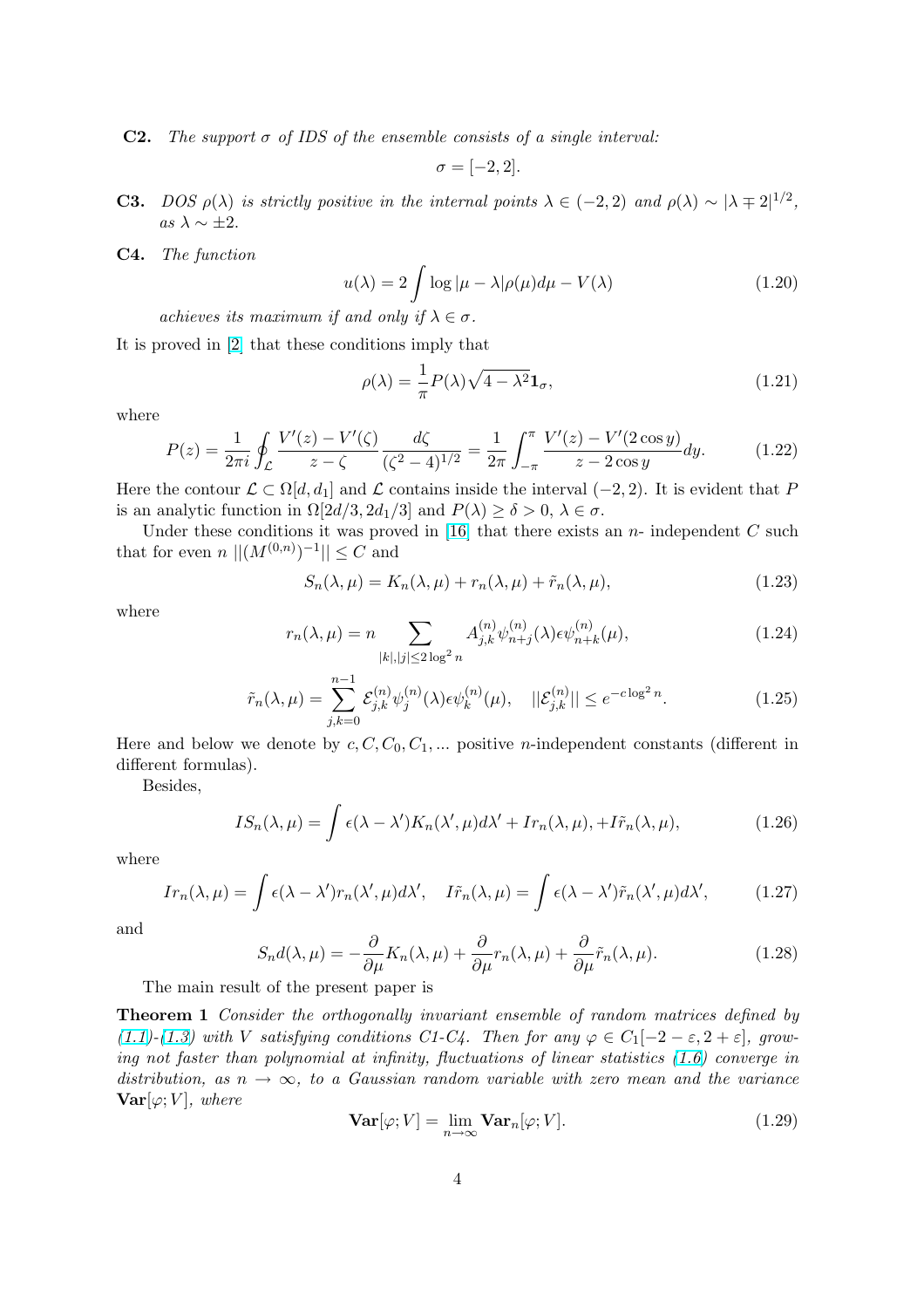## <span id="page-4-0"></span>2 Proof of the main results

**Proof of Proposition 1.** By definition and  $(1.17)$  we have

$$
\mathbf{Var}_{n}[\varphi; V] = n(n-1) \int d\lambda d\mu \, p_{2,1}^{(n)}(\lambda, \mu) \varphi(\lambda) \varphi(\mu) + n \int d\lambda \, p_{1,1}^{(n)}(\lambda) \varphi^{2}(\lambda)
$$

$$
- n^{2} \int d\lambda d\mu \, p_{1,1}^{(n)}(\lambda) p_{1,1}^{(n)}(\mu) \varphi(\lambda) \varphi(\mu)
$$

$$
= -\frac{1}{2} \int d\lambda d\mu \, \text{tr}\left(\widehat{K}_{n}(\lambda, \mu) \widehat{K}_{n}(\mu, \lambda)\right) \varphi(\lambda) \varphi(\mu) + \frac{1}{2} \int d\lambda \, \text{tr}\,\widehat{K}_{n}(\lambda, \lambda) \varphi^{2}(\lambda) \quad (2.1)
$$

But since

$$
\int d\mu \, p_{1,1}^{(n)}(\mu) = 1, \quad \int d\mu \, p_{2,1}^{(n)}(\lambda, \mu) = p_{1,1}^{(n)}(\lambda),
$$

we obtain

$$
\frac{1}{2} \int \int d\lambda \operatorname{tr} \widehat{K}_n(\lambda, \lambda) = 1, \quad \int d\lambda d\mu \operatorname{tr} \left( \widehat{K}_n(\lambda, \mu) \widehat{K}_n(\mu, \lambda) \right) = \operatorname{tr} \widehat{K}_n(\lambda, \lambda)
$$

Using this expression in  $(2.1)$  we get  $(1.18)$ .  $\Box$ 

The proof of Theorem 1 is based on the following lemma

**Lemma 1** Let for any  $\varphi \in C_1[\sigma_d]$ , w[here](#page-2-0)  $\sigma_d = [-d-2, 2+d]$ 

$$
\mathbf{Var}_n[\varphi; V] \le C \max_{\sigma_d} |\varphi'|^2,\tag{2.2}
$$

and for any polynomial  $\varphi$  and any  $|t| \leq A$ 

$$
E\{e^{it\dot{N}_n[\varphi]}\}\to e^{-t^2\mathbf{Var}[\varphi;V]/2},\tag{2.3}
$$

Then for any  $\varphi \in C_1[\sigma_d]$  the limit in (1.29) exists and (2.3) is valid.

**Proof.** Since  $\varphi \in C_1[\sigma_d]$ , for any  $\varepsilon > 0$  there exists  $\varphi_1$  and  $\varphi_2$ , such that  $\varphi = \varphi_1 + \varphi_2$ ,  $\varphi_1$  is a polynomial and  $|\varphi'_2| \leq \varepsilon$ , it follows from (2.2) and the Schwarz inequality that there exists  $C > 0$  independent of  $\varepsilon$  and n

$$
|\mathbf{Var}_n[\varphi; V] - \mathbf{Var}_n[\varphi_1; V]| \le C\varepsilon
$$

Besides, for any other choice  $\tilde{\varphi}_1$  and  $\tilde{\varphi}_2$  such that  $\varphi = \tilde{\varphi}_1 + \tilde{\varphi}_2$ ,  $|\tilde{\varphi}_2| \leq \varepsilon_1$ , we have

$$
|\textbf{Var}_{n}[\tilde{\varphi}_1; V] - \textbf{Var}_{n}[\varphi_1; V]| \le C(\varepsilon + \varepsilon_1)
$$

Hence, for any choice of polynomials  $\{\varphi_n\}_{n=1}^{\infty}$  such that  $\max |\varphi' - \varphi'_n| \to 0$ , as  $n \to \infty$ , the sequence  $\text{Var}_n[\varphi_{1,n}; V]$  is fundamental and have a limit independent of the choice of  $\varphi_{1,n}$ . This imply the existence of the limit in (1.29) and that for any  $\varphi_1, \varphi_2 \in C_1[\sigma_d]$ 

$$
|\mathbf{Var}[\varphi_1; V] - \mathbf{Var}[\varphi_2; V]| \le C \max_{\sigma_d} |\varphi_1' - \varphi_2'| \tag{2.4}
$$

To prove (2.3) for any  $\varphi$  we fixe any  $\varepsilon$  >[, cho](#page-3-0)ose  $\varphi_1$  and  $\varphi_2$  like above and write by the final increments formula and the Schwarz inequality

$$
|E\{e^{it\dot{N}_n[\varphi_1+\varphi_2]}-E\{e^{it\dot{N}_n[\varphi_1]}\}|\leq |t|E\{\dot{N}_n[\varphi_2]e^{it\dot{N}_n[\varphi_1+\xi\varphi_2]}\}\leq A\mathbf{Var}_n^{1/2}[\varphi_2;V]\leq CA\varepsilon
$$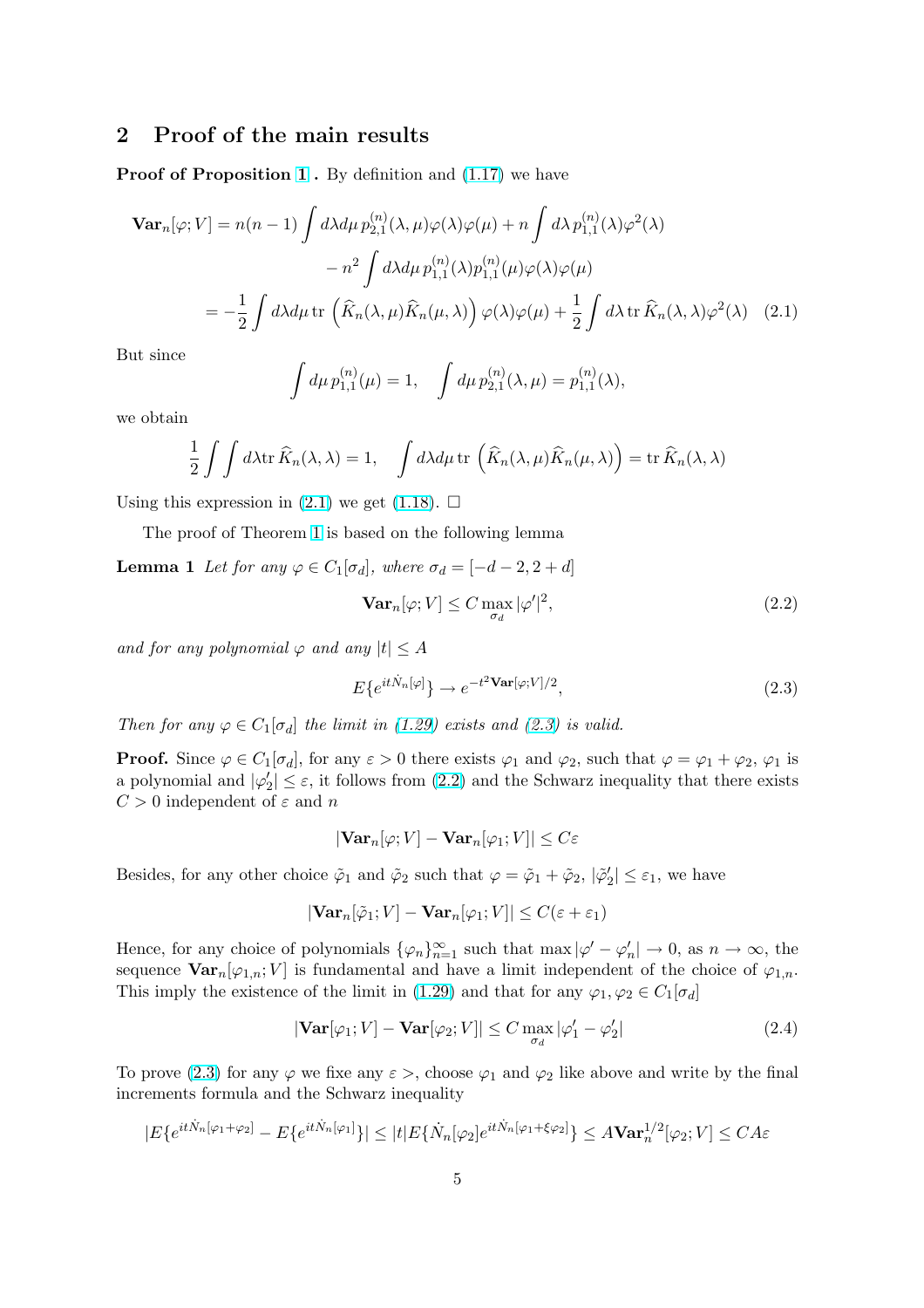<span id="page-5-0"></span>Hence, taking the limit  $n \to \infty$ , we get

$$
e^{-t^2 \mathbf{Var}[\varphi_1;V]/2} - CA\varepsilon \le \liminf_{n \to \infty} E\{e^{it\dot{N}_n[\varphi]}\} \le \limsup_{n \to \infty} E\{e^{it\dot{N}_n[\varphi]}\} \le e^{-t^2 \mathbf{Var}[\varphi_1;V]/2} + CA\varepsilon
$$

Thus, using (2.4) we get (2.3) for any  $\varphi \in C_1[\sigma_d]$ .  $\Box$ 

The next lemma will help us to prove  $(2.3)$  for polynomial  $\varphi$ .

**Lemma 2** Let  $\{\phi_n(t)\}_{n=1}^{\infty}$  be a sequence of analytic uniformly bounded functions in the circle  $B_A = \{t : |t| \leq A\}$ . Assu[me](#page-4-0) also that  $\phi_n(t) \to \phi(t)$  for any real t, and  $\phi(t)$  is also analytic function in  $B_A$ . Then  $\phi_n(t) \to \phi(t)$  for all  $t \in B_A$ .

Proof. The proof of the lemma is very simple. According to the Arcella theorem, the sequence  $\{\varphi_n(t)\}\$ is weakly compact in  $B_A$ . But according to the uniqueness theorem, the limit of any convergent in  $B_A$  subsequence  $\{\varphi_{n_k}(t)\}\$  must coincide with  $\varphi(t)$ . Hence we obtain the assertion of the lemma.

**Proof of Theorem 1** According to the results of [2] and [13], if we restrict the integration in (1.3) by  $|\lambda_i| \leq 2 + d$ , consider the polynomials  $\{p_k^{(n,d)}\}$  ${k^{(n,d)}\}_{k=0}^{\infty}$  orthogonal on the interval  $\sigma_d = [-2-d, 2+d]$  with the weight  $e^{-nV}$  and set  $\psi_k^{(n,d)} = e^{-nV/2} p_k^{(n,d)}$  $\binom{n,a}{k}$ , then for  $k \leq n(1+\varepsilon)$ with some  $\varepsilon > 0$ 

$$
\sup_{\lambda \in \sigma_d} |\psi_k^{(n,d)}(\lambda) - \psi_k^{(n)}(\lambda)| \le e^{-nC}, \quad \sup_{|\lambda| \ge 2 + d/2} |\psi_k^{(n)}(\lambda)| \le e^{-nC}.
$$
\n(2.5)

Hence, if  $\mathcal{M}_d^{(0,n)}$  and  $S_{n,d}$  are constructed as in (1.15) and (1.14) for  $\sigma_d$ , then

$$
||\mathcal{M}_d^{(0,n)} - \mathcal{M}^{(0,n)}|| \le e^{-nC}, \quad \max_{\sigma_d} |S_{n,d}(\lambda,\mu) - S_{n,d}(\lambda,\mu)| \le e^{-nC}.
$$

Therefore from the very beginning we can take [all int](#page-2-0)egrals in  $(1.3)$ ,  $(1.8)$ ,  $(1.18)$ ,  $(1.16)$  and (1.15) over the interval  $\sigma_d$  and then we can study  $\mathcal{M}_d^{(0,n)}$  and  $S_{n,d}(\lambda,\mu)$  instead of  $\mathcal{M}^{(0,n)}$  and  $S_n(\lambda,\mu)$ . But to simplify notations we omit below the index d. Besides, everywhere below integrals without limits [mean](#page-2-0) the integrals in  $\sigma_d$  and the sym[bols](#page-0-0)  $(.,.)_2$  a[nd](#page-2-0)  $||.||_2$  mean the [stand](#page-2-0)ard scalar product in  $L_2[\sigma_d]$  and the correspondent norm.

We use Lemma 2 to prove that for polynomial  $\varphi$ 

$$
\phi_n(t) = E\{e^{t\dot{N}_n[\varphi]}\} \to e^{t^2 \mathbf{Var}[\varphi;V]/2}, \quad n \to \infty,
$$

where  $\text{Var}[\varphi; V]$  is defined in (1.29).

It is evident that

$$
|\phi_n(t)| \le |\phi_n(|t|)| + |\phi_n(-|t|)|.
$$

Hence to obtain the uniform b[ound](#page-3-0) for  $\{\phi_n(t)\}_{n=1}^{\infty}$  for  $t \in B_A$  it is enough to find the uniform bound for  $\{\phi_n(t)\}_{n=1}^{\infty}$  with  $t \in [-A, A]$ . And to find the last bound and also to prove the convergence of  $\{\phi_n(t)\}_{n=1}^{\infty}$  for real t it is enough to prove that the sequence  $\{\phi_n''(t)\}_{n=1}^{\infty}$  is uniformly bounded for  $t \in [-A, A]$  and that

$$
\lim_{n \to \infty} \phi_n''(t) = \mathbf{Var}[\varphi; V], \quad t \in [-A, A]. \tag{2.6}
$$

But it is easy to see that

$$
\phi_n''(t) = \mathbf{Var}_n[\varphi; V + t\varphi/n].\tag{2.7}
$$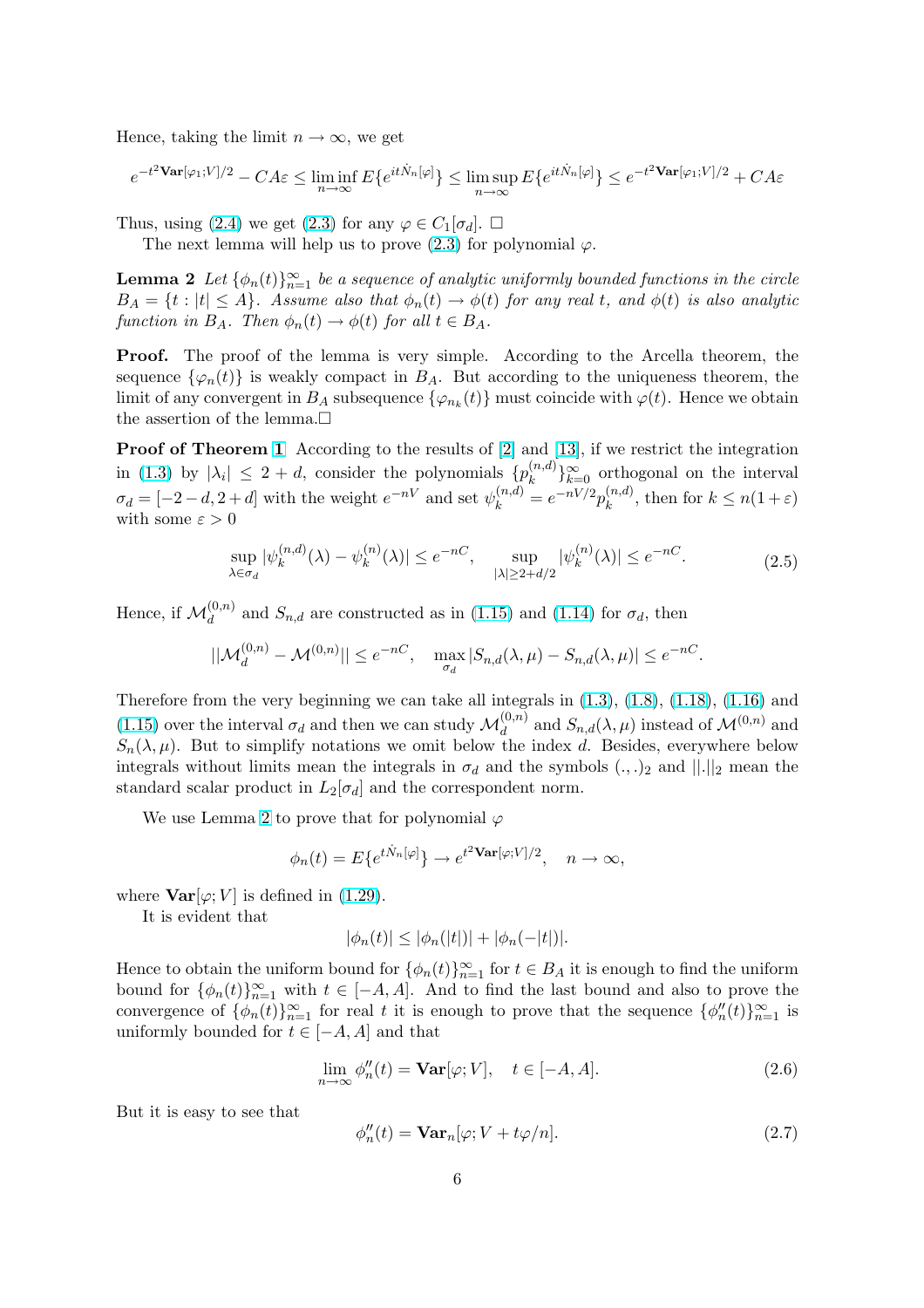<span id="page-6-0"></span>By another words, for our goal it is enough to prove that under conditions of Theorem 1

$$
\lim_{n \to \infty} \mathbf{Var}_n[\varphi; V + t\varphi/n] = \mathbf{Var}_n[\varphi; V]. \tag{2.8}
$$

Let us first to transform the expression for  $\text{Var}_n[f; V + t\varphi/n]$  given by Proposition 1. [Us](#page-3-0)ing (1.23)-(1.28) and integrating by parts in terms, containing  $\frac{\partial}{\partial \mu}K(\lambda, \mu)$ , we get

$$
2\mathbf{Var}_{n}[f; V+t\varphi/n] = \int d\lambda d\mu S_{n}(\lambda, \mu) S_{n}(\mu, \lambda) \Delta_{f}^{2} - \int d\lambda d\mu \frac{\partial}{\partial \mu} S_{n}(\lambda, \mu) (IS_{n}(\mu, \lambda) - \epsilon(\mu - \lambda)) \Delta_{f}^{2}
$$
  
\n
$$
= 2 \int d\lambda d\mu K_{n}^{2}(\lambda, \mu) \Delta_{f}^{2} + 3 \int d\lambda d\mu K_{n}(\lambda, \mu) r_{n}(\mu, \lambda) \Delta_{f}^{2} + \int d\lambda d\mu r_{n}(\lambda, \mu) r_{n}(\mu, \lambda) \Delta_{f}^{2}
$$
  
\n
$$
- \int d\lambda d\mu \frac{\partial}{\partial \mu} r_{n}(\lambda, \mu) (IK_{n}(\mu, \lambda) - \epsilon(\mu - \lambda)) \Delta_{f}^{2} - \int d\lambda d\mu \frac{\partial}{\partial \mu} r_{n}(\lambda, \mu) Ir_{n}(\mu, \lambda) \Delta_{f}^{2}
$$
  
\n
$$
- 2 \int d\lambda d\mu K_{n}(\lambda, \mu) (IK_{n}(\mu, \lambda) - \epsilon(\mu - \lambda)) \Delta_{f} f'(\mu) - 2 \int d\lambda d\mu K_{n}(\lambda, \mu) Ir_{n}(\mu, \lambda) \Delta_{f} f'(\mu)
$$
  
\n
$$
+ O(\max |f|^{2} e^{-c \log^{2} n}) = 2I_{1} + 3I_{2} + I_{3} - I_{4} - I_{5} - 2I_{6} - 2I_{7} + O(\max |f| e^{-c \log^{2} n}), \quad (2.9)
$$

where

$$
\Delta_f = f(\lambda) - f(\mu). \tag{2.10}
$$

and  $O(\max |f|^2 e^{-c \log^2 n})$  is a contribution of the terms containing integrals of  $\tilde{r}_n(\mu, \lambda)$  of (1.25). Note that all integrated terms here contain  $\psi_k^{(n)}$  $k^{(n)}(\pm 2 \pm d) = O(e^{-nc})$  (see (2.5)). Hence their contribution is  $O(e^{-nc})$ .

To proceed further let us recall that, by standard arguments,  $\{\psi_l^{(n)}\}$  $\binom{n}{l}$  satisfy the recursion [formu](#page-3-0)la

$$
\lambda \psi_l^{(n)}(\lambda) = J_l^{(n)} \psi_{l+1}^{(n)}(\lambda) + q_l^{(n)} \psi_l^{(n)}(\lambda) + J_{l-1}^{(n)} \psi_{l-1}^{(n)}(\lambda), \quad l = 0, 1, \dots \quad J_{-1}^{(n)} = 0. \tag{2.11}
$$

The Jacobi matrix  $\mathcal{J}^{(n)}$  defined by this recursion plays an important role in our proof.

**Lemma 3** Consider  $\psi_i^{(n)}$  $j^{(n)}$  and  $J_j^{(n)}$  $j^{(n)}, q_j^{(n)}$  $j_j^{(n)}$  defined by (2.11) for the potential  $V + t\varphi/n$ . Under conditions of Theorem 1 there exists  $\tilde{\varepsilon} > 0$ , such that for all  $|j| \leq \tilde{\varepsilon}n$ 

$$
J_{n+j}^{(n)} = 1 + \frac{c^{(1)}t + j}{2P(0)n} + r_j^{(1)}, \quad q_{n+j}^{(n)} = \frac{c^{(0)}t}{2P(0)n} + r_j^{(0)}, \quad |r_j^{(\alpha)}| \le C(\frac{j^2}{n^2} + n^{-4/3}), \quad \alpha = 0, 1,
$$
\n(2.12)

for  $|j| \leq n^{1/5}$ 

$$
\epsilon \psi_{n+j-1}^{(n)} - \epsilon \psi_{n+j+1}^{(n)} = 2n^{-1} \sum_{k>0} R_{j-k} \psi_k^{(n)} + n^{-1} \varepsilon_k^{(n)}, \quad ||\varepsilon_k^{(n)}||_2 \le n^{-1/9},\tag{2.13}
$$

where

$$
R_j = \frac{1}{2\pi} \int_{-\pi}^{\pi} \frac{e^{ijx} dx}{P(2\cos x)}.
$$
 (2.14)

and the function P is defined in (1.22). Moreover, there exists  $M^*_{n-j,n-k}$  such that for any  $|j|, |k| \leq n^{1/5}$ 

$$
M_{n-j,n-k} = M_{n-j,n-k}^* + O(n^{-1/9}), \quad M_{n-j,n-k}^* = M_{k-j+1} - \frac{1}{2}(1 + (-1)^j)M_{-\infty} \tag{2.15}
$$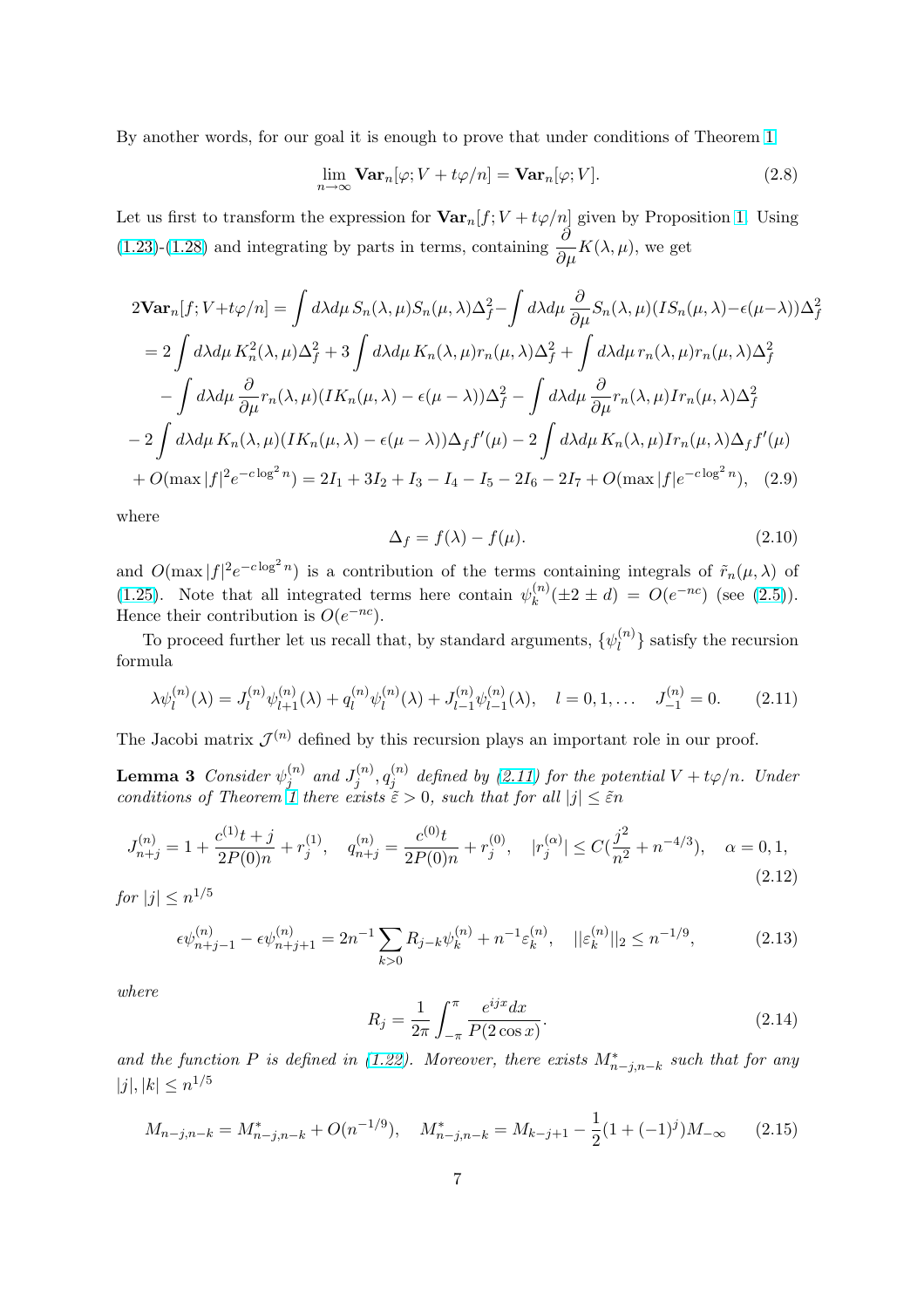<span id="page-7-0"></span>with

$$
M_k = (1 + (-1)^k) \sum_{j=k}^{\infty} R_j, \quad M_{-\infty} = 2 \sum_{j=-\infty}^{\infty} R_j,
$$
 (2.16)

The proof of the lemma is given in the next section.

On the basis of the lemma we can prove now that the last two integrals in the r.h.s. of (2.9)  $(I_6 \text{ and } I_7)$  disappear in the limit  $n \to \infty$ . Using the Christoffel-Darboux formula it is easy to see that for this goal it is enough to prove that for any polynomial  $f, g$  and any  $|j|, |k| \leq \log^2 n$ 

$$
\int d\lambda d\mu \left( \psi_n^{(n)}(\lambda)\psi_{n-1}^{(n)}(\mu) - \psi_n^{(n)}(\mu)\psi_{n-1}^{(n)}(\lambda) \right) \left( IK_n(\mu, \lambda) - \epsilon(\lambda - \mu) \right) f(\lambda)g(\mu) \to 0
$$
\n
$$
n \int d\lambda d\mu \left( \psi_n^{(n)}(\lambda)\psi_{n-1}^{(n)}(\mu) - \psi_n^{(n)}(\mu)\psi_{n-1}^{(n)}(\lambda) \right) \epsilon \psi_{n+k}^{(n)}(\lambda) \epsilon \psi_{n+j}^{(n)}(\mu) f(\lambda)g(\mu) \to 0
$$
\n(2.17)

We use that

$$
IK_n(\mu,\lambda) - \epsilon(\lambda - \mu) = \sum_{k=n}^{\infty} \epsilon \psi_k^{(n)}(\mu) \psi_k^{(n)}(\lambda)
$$
\n(2.18)

in the weak sense. Besides, using the recursion formula (2.11) we obtain easily that for polynomial  $f$  of the degree  $l$ 

$$
f(\lambda)\psi_{n-\alpha}^{(n)}(\lambda) = \sum_{k=n+\alpha-l}^{j=n+\alpha+l} f_{n-\alpha,j}\psi_{n-\alpha+j}^{(n)}(\lambda), \quad \alpha = 0, 1,
$$
\n(2.19)

where, according to (2.12), the coefficients  $f_{n+\alpha,j}$  have finite limits, as  $n \to \infty$ . Using (2.18) and (2.19) in the first integral of (2.17) and integrating with respect to  $\lambda$ , we obtain that the first integral is equal to a finite sum of the terms

$$
\int d\mu \,\epsilon \psi_{n+j}^{(n)}(\mu)\psi_{n-\alpha}^{(n)}(\mu)g(\mu). \tag{2.20}
$$

But using the representation of the type  $(2.19)$  for the polynomial g we obtain easily that every term of the type (2.20) is equal to a finite sum of the terms

$$
\int d\mu \, \epsilon \psi_{n+j}^{(n)}(\mu) \psi_{n+j'}^{(n)}(\mu) = n^{-1} M_{n+j',n+j}.
$$
\n(2.21)

Since by (2.15)  $M_{n+j',n+j}$  have finite limits as  $n \to \infty$  we obtain the first line of (2.17).

To prove that the second integral in (2.17) tends to zero, we also use (2.19) and its analog for g. Then we obtain that the second integral is a finite sum with convergent coefficients of the terms

$$
n \int d\lambda d\mu \, \epsilon \psi_{n+k}^{(n)}(\lambda) \psi_{n+k'}^{(n)}(\lambda) \epsilon \psi_{n+j}^{(n)}(\mu) \psi_{n+j'}^{(n)}(\mu) = n^{-1} M_{n+k',n+k} M_{n+j',n+j}.
$$

Similarly to the above we conclude that all these terms tend to zero and so the second integral in (2.17) tends to zero.

**Lemma 4** Consider the coefficients  $A_{j,k}^{(n)}$  from (1.24) defined for the potential  $V + t\varphi/n$ . Under conditions of Theorem 1 for any  $|j|, |k| \leq \log^2 n$  there exists  $A_{j,k}$  independent of t and such that

$$
|A_{j,k}^{(n)} - A_{j,k}| \le Cn^{-1/9}.\tag{2.22}
$$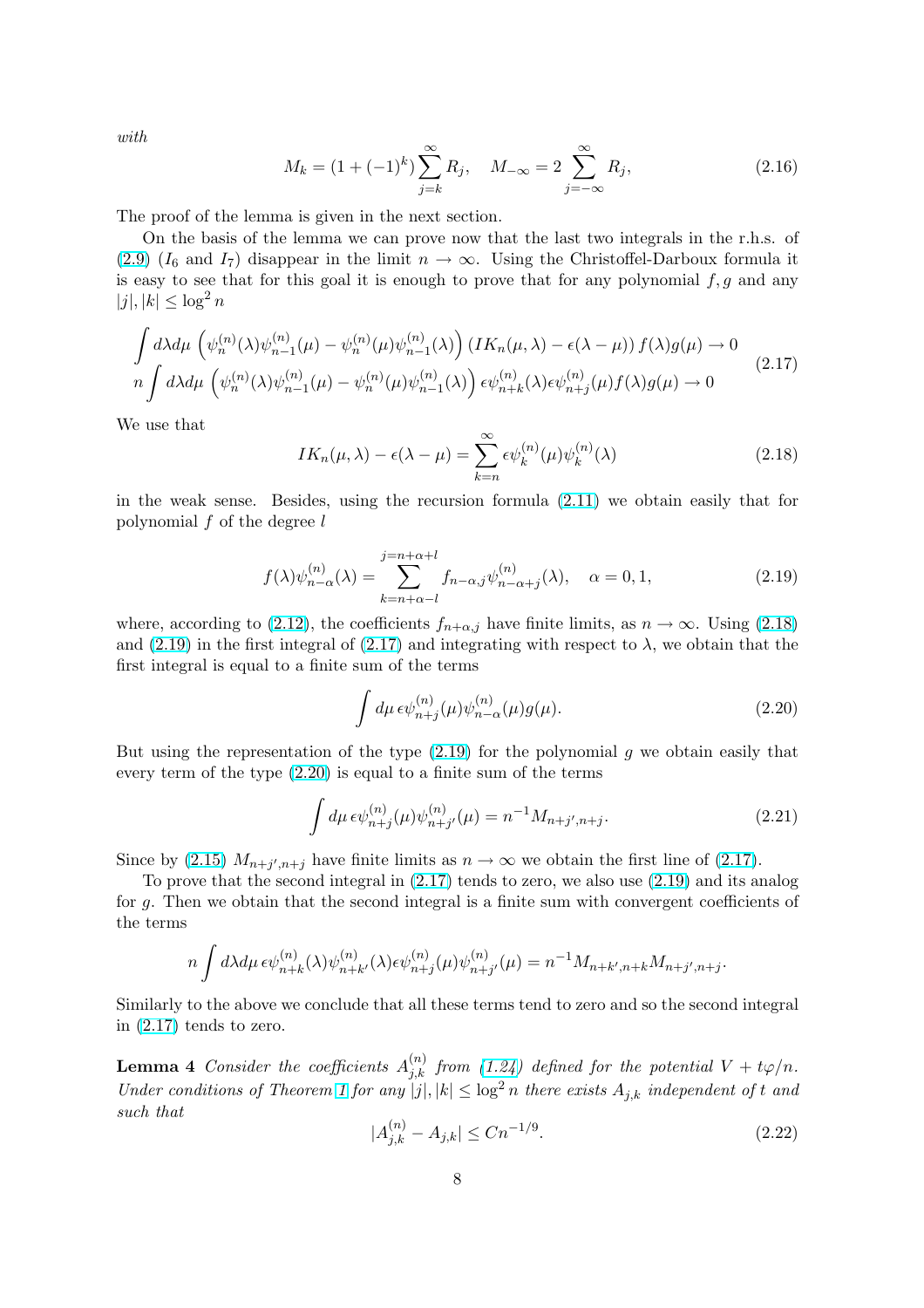<span id="page-8-0"></span>Moreover, there exists an *n*-independent  $c, C$  such that

$$
|A_{j,k}| \le Ce^{-c(|j|+|k|)}.\tag{2.23}
$$

We prove this lemma in the next section.

According to the above arguments it is clear now that to prove Theorem 1 it is enough to prove that for any polynomial f there exist limits for all integral  $I_{\alpha}$ ,  $(\alpha = 1, \ldots, 5)$  from (2.9). The existence of the limit of  $I_1$  follows from the result of [8]. Using representation (1.24) and the Christoffel-Darboux formula it is easy to understand that  $I_2$  can be repr[ese](#page-3-0)nted as a sum of the terms

$$
T_{j,k} := n \int d\lambda d\mu \left( \psi_n^{(n)}(\lambda) \psi_{n-1}^{(n)}(\mu) - \psi_n^{(n)}(\mu) \psi_{n-1}^{(n)}(\lambda) \right) \psi_{n-j}^{(n)}(\lambda) \epsilon \psi_{n+k}^{(n)}(\mu) \frac{\Delta_f^2}{\lambda - \mu}.
$$
 (2.24)

It is evident that if  $f$  is a polynomial of the  $l$ <sup>th</sup> degree, then

$$
\frac{\Delta_f^2}{\lambda - \mu} = \sum_{|p|, |q| \le 2l - 1} \tilde{f}_p(\lambda) \tilde{g}_q(\mu),
$$

where  $\tilde{f}_p$  and  $\tilde{g}_q$  are some fixed polynomial of the degree less than 2l. Since we have the bound (2.23), it is enough to prove that the limit exists for any fixed j, k, as  $n \to \infty$ . But using for (2.19) for  $f_p$  and  $\tilde{g}_q$  and integrating with respect to  $\lambda$ , we reduce the existence of the limit of  $T_2(j,k)$  to the existence of the limits of  $M_{n-j',n+k}$  for any fixed j', k, which follows from Lemma 3.

The existence of the limits of  $I_3$  and  $I_5$  can be obtained by the same way. To find the limit of $I_4$  we u[se fir](#page-7-0)st the relation (2.18), then (2.19) for f and observe that after integration with respect to  $\lambda$  only the finite number of k in the r.h.s. of (2.18) give us nonzero contribution. Hence, as ab[ove](#page-6-0), we reduce the problem to the existence of the limits  $M_{n-j,n+k}$ , which follows from Lemma 3.

To complete the proof of [the th](#page-7-0)eorem [we a](#page-7-0)re left to prove the estimate (2.2). It is clear that for this goal it is enough to prove similar estimates [for al](#page-7-0)l terms  $I_{\alpha} \alpha = 1, \dots, 7$  in (2.9). For  $I_1$  we ha[ve](#page-6-0) by the Christoffel-Darboux formula

$$
\int d\lambda d\mu \, K_n^2(\lambda, \mu) \Delta_f^2 \le \max_{\lambda \in \sigma_d} |f'|^2 \int d\lambda d\mu \, K_n^2(\lambda, \mu) (\lambda - \mu)^2 = 2(J_n^{(n)})^2 \max_{\lambda \in \sigma_d} |f'|^2.
$$

To prove the estimates for others  $I_{\alpha}$  let us prove first the following auxiliary statement

**Proposition 2** For any g with g' bounded in  $\sigma_d$  and any  $|j|, |k| \leq 2 \log^2 n$ 

$$
\left| n \int d\mu \, g(\mu) \psi_{n+j}^{(n)}(\mu) \epsilon \psi_{n+k}^{(n)}(\mu) \right| \le C(\max_{\sigma_d} |g'| + \max_{\sigma_d} |g|). \tag{2.25}
$$

Proof of Proposition 2. We start from a simple relation, which follows from the definition of the operator  $\epsilon$  (see 1.16). For any integrable f, g

$$
\int d\lambda \epsilon f(\lambda) \epsilon g(\lambda) = \frac{1}{4} (\mathbf{1}_{\sigma_d}, f)_2 (\mathbf{1}_{\sigma_d}, g)_2 - \frac{1}{2} \int_{\sigma_d} d\lambda d\mu \, |\lambda - \mu| f(\lambda) g(\mu). \tag{2.26}
$$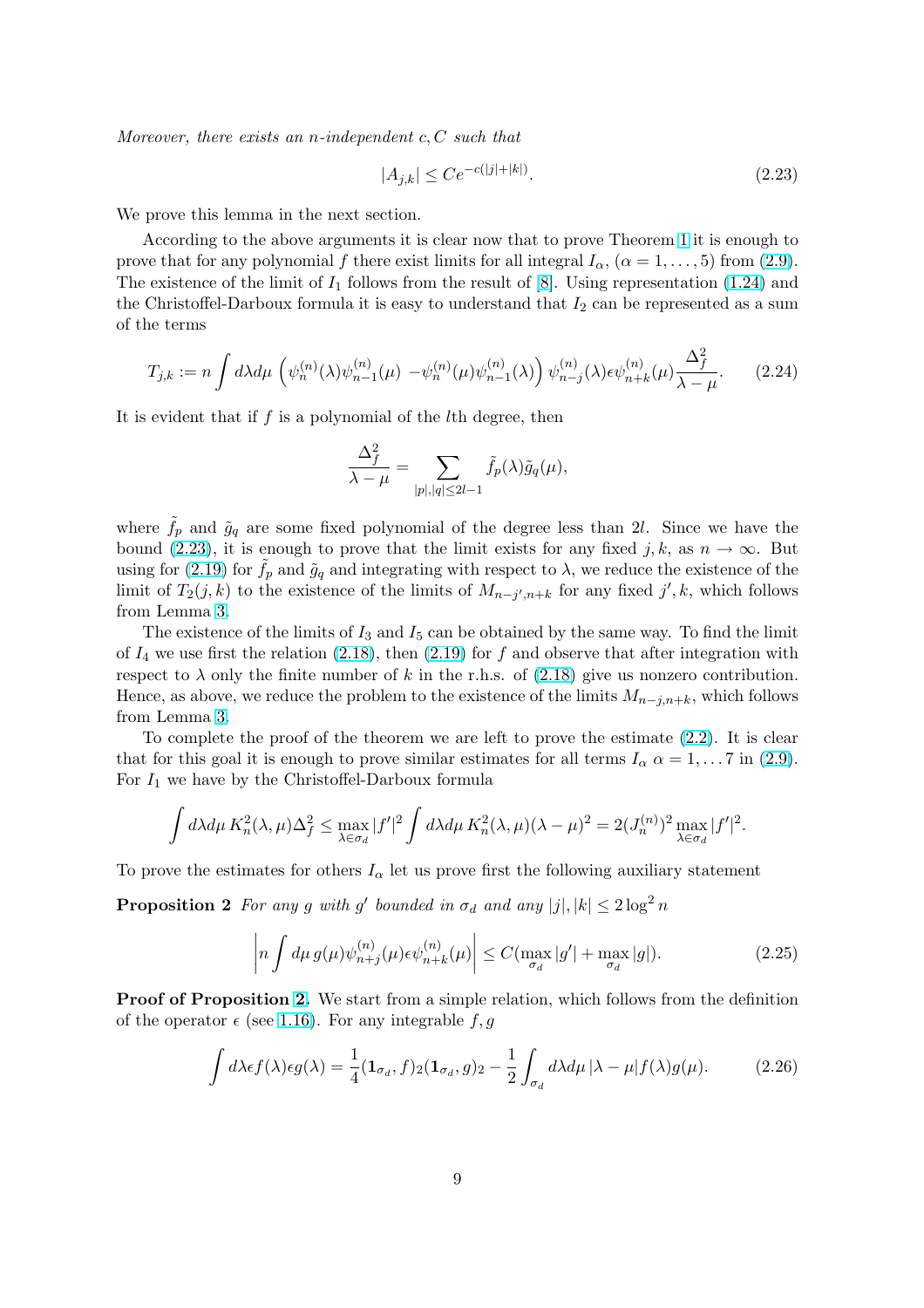<span id="page-9-0"></span>In particular, using a simple observation that  $\frac{1}{2}|\lambda-\mu| = (\lambda-\mu)\epsilon(\lambda-\mu)$  and then the definition  $(1.15)$ , we get

$$
\int d\lambda \epsilon \psi_j^{(n)}(\lambda) \epsilon \psi_k^{(n)}(\lambda) = \frac{1}{4} (\mathbf{1}_{\sigma_d}, \psi_j^{(n)})_2 (\mathbf{1}_{\sigma_d}, \psi_k^{(n)})_2 \n- \frac{1}{n} \left( J_j^{(n)} M_{j+1,k} + J_{j-1}^{(n)} M_{j-1,k} - J_k^{(n)} M_{j,k+1} - J_{k-1}^{(n)} M_{j,k-1} \right). \tag{2.27}
$$

Since for odd  $k\ (\mathbf{1}_{\sigma_d}, \psi_j^{(n)})_2 = 0$ , this relation and (2.15) gives us immediately that for odd  $|k| \leq n^{1/5}$ 

$$
\int d\lambda (\epsilon \psi_{n+k}^{(n)}(\lambda))^2 \le \frac{C}{n}.\tag{2.28}
$$

For even k the same relation can be obtained if [we app](#page-6-0)ly the analog of  $(2.27)$  to  $f(\lambda) =$  $\lambda \psi_{n+k}^{(n)}(\lambda) = J_{n+k}^{(n)} \psi_{n+k+1}^{(n)}(\lambda) + J_{n+k-1}^{(n)} \psi_{n+k}^{(n)}$  $\binom{n}{n+k-1}(\lambda)$  and then use (2.13). Remark also that since  $(2.5)$  yield

$$
|\epsilon \psi_{n+k}^{(n)}(2+\lambda) - \epsilon \psi_{n+k}^{(n)}(2+d/2)| \le e^{-nc}, \quad d/2 \le \lambda \le d,
$$

by  $(2.28)$ , we have

$$
n(\epsilon \psi_{n+k}^{(n)}(2+d))^2 d/2 \le n \int d\mu \, (\epsilon \psi_{n+k}^{(n)}(\mu))^2 + o(1) \le C. \tag{2.29}
$$

The last bound and (2.28) imply one more useful estimate, valid for any f with bounded derivative  $\sqrt{2}$ 

$$
\int d\lambda \left( \epsilon (f \psi_{n+k}^{(n)})(\lambda) \right)^2 \le \frac{C}{n} (\max_{\sigma_d} |f| + \max_{\sigma_d} |f'|)^2. \tag{2.30}
$$

Indeed, using that  $\psi_{n+k}^{(n)} = (\epsilon \psi_{n+k}^{(n)})'$  and integrating by parts, it is easy to obtain

$$
\epsilon(f\psi_{n+k}^{(n)})=f(\lambda)\epsilon \psi_{n+k}^{(n)}-\frac{1}{2}f(2+d)\psi_{n+k}^{(n)}(2+d)-\frac{1}{2}f(-2-d)\psi_{n+k}^{(n)}(-2-d)-\epsilon\left(f'\epsilon \psi_{n+k}^{(n)}\right).
$$

Now, taking the square of the r.h.s. and using (2.29) and (2.28), we obtain (2.30).

To prove Proposition 2 we consider 3 cases:

- (a)  $j k$  is even;
- (b)  $k$  is even and  $j$  is odd;
- (c)  $k$  is odd and  $j$  is even.
- (a) Using  $(2.13)$ , it is [ea](#page-8-0)sy to get that

$$
\left|n\int d\mu\, g(\mu)\psi_{n+j}^{(n)}(\mu)\epsilon\psi_{n+k}^{(n)}(\mu)-n\int d\mu\, g(\mu)\psi_{n+k}^{(n)}(\mu)\epsilon\psi_{n+k}^{(n)}(\mu)\right|\leq C|k-j|\max_{\sigma_d}|g(\lambda)|.
$$

Then, integra[ting b](#page-6-0)y parts in the second integral we obtain

$$
n\int d\mu g(\mu)\psi_{n+k}^{(n)}(\mu)\epsilon\psi_{n+k}^{(n)}(\mu) = \frac{n}{2}g(\mu)(\epsilon\psi_{n+k}^{(n)}(\mu))^{2}\bigg|_{-2-d}^{2+d} - \frac{n}{2}\int d\mu g'(\mu)(\epsilon\psi_{n+k}^{(n)}(\mu))^{2}.
$$

Relation  $(2.25)$  follows now from  $(2.29)$  and  $(2.28)$ .

(b) Since for even  $k \epsilon \psi_{n+k}^{(n)}(0) = 0$ , using the result of [4] on the asymptotic of orthogonal polynomials, it is easy to get that for any  $|\mu| \leq 1$ 

$$
|\epsilon \psi_{n+k}^{(n)}(\mu)| = \left| \int_0^\mu \psi_{n+k}^{(n)}(\lambda) d\lambda \right| \leq \frac{C}{n}.
$$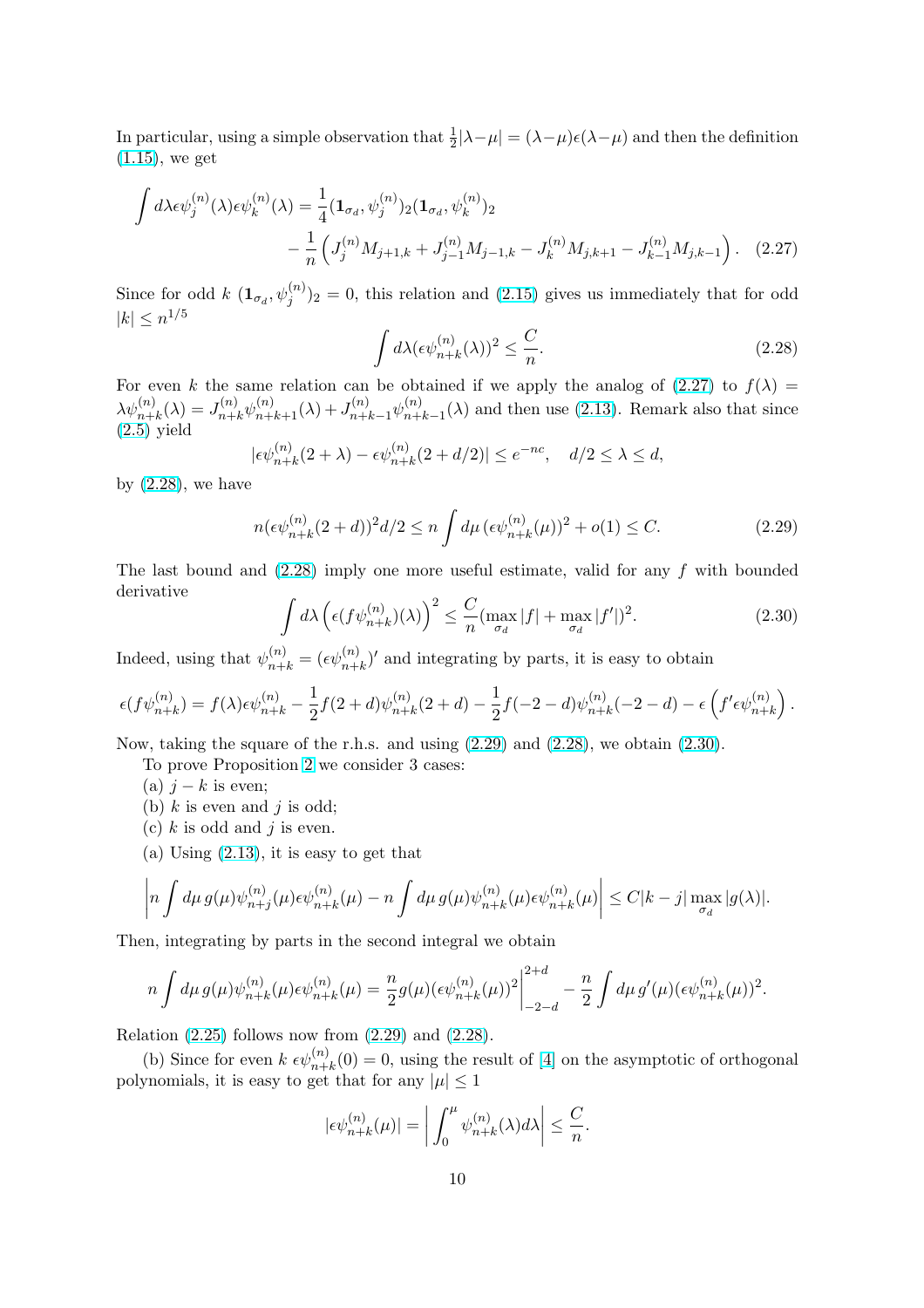Hence, if we define

$$
\tilde{g}(\mu) = g(\mu)\mu^{-1} \mathbf{1}_{|\mu|>1} + \frac{1}{2} \left[ g(1)(1+\mu) + g(-1)(1-\mu) \right] \mathbf{1}_{|\mu| \le 1},
$$

so that  $q(\mu) = \tilde{q}(\mu)\mu$  for  $|\mu| \geq 1$ , then

$$
n\bigg|\int d\mu \, g(\mu)\psi_{n+j}^{(n)}(\mu)\epsilon\psi_{n+k}^{(n)}(\mu) - \int d\mu \,\mu\tilde{g}(\mu)\psi_{n+j}^{(n)}(\mu)\epsilon\psi_{n+k}^{(n)}(\mu)\bigg|\leq C \max_{\sigma_d} |g|.\tag{2.31}
$$

It is evident that  $|\tilde{g}'(\mu)| \leq |g'(\mu)| + |g(\mu)|$ . Thus, using the recursion relations (2.11), we replace the last integral by

$$
n\int d\mu \, \tilde{g}(\mu) \left( J_{n+j}^{(n)} \psi_{n+j+1}^{(n)}(\mu) + J_{n+j-1}^{(n)} \psi_{n+j-1}^{(n)}(\mu) \right) \epsilon \psi_{n+k}^{(n)}(\mu) d\mu.
$$

Hence, we obtain again the case (a).

(c) Integrating by parts, we get

$$
n\int d\mu g(\mu)\psi_{n+j}^{(n)}(\mu)\epsilon\psi_{n+k}^{(n)}(\mu) = n g(\mu)\epsilon\psi_{n+k}^{(n)}(\mu)\epsilon\psi_{n+j}^{(n)}(\mu)\Big|_{-2-d}^{2+d}
$$
  

$$
-n\int d\mu g'(\mu)\epsilon\psi_{n+j}^{(n)}(\mu)\epsilon\psi_{n+k}^{(n)}(\mu) - n\int d\mu g(\mu)\epsilon\psi_{n+j}^{(n)}(\mu)\psi_{n+k}^{(n)}(\mu).
$$

The bounds for first two terms in the r.h.s. were found before, and the last integral corresponds to the case (b). Thus we have proved  $(2.25)$ .

To find the bound for  $I_2$  in (2.9) we use the Christoffel-Darboux formula. Then we are faced with a problem to find the bounds for the terms  $T_{j,k}$  of (2.24). But since the function  $\Delta_f^2 (\lambda - \mu)^{-1}$  for any  $\lambda$  has a derivative, bound[ed uni](#page-8-0)formly with respect to  $\lambda, \mu$ , we can apply the bound  $(2.25)$  for any fixed  $\lambda$ [. We](#page-6-0) get

$$
T_{j,k} \leq C \max_{\sigma_d} |f'|^2 \int d\lambda |\psi_n^{(n)}(\lambda)| |\psi_{n-k}^{(n)}(\lambda)| \leq C \max_{\sigma_d} |f'|^2,
$$

where thel[ast b](#page-8-0)ound is valid because of the Schwarz inequality.

The estimates for  $I_3$  and  $I_5$  follow directly from  $(2.25)$  and  $(2.23)$ . For  $I_6$  we use the Christoffel-Darboux formula and then the Schwarz inequality. Then we get

$$
|I_6|^2 \leq C \max_{\sigma_d} |f'(\mu)|^4 \cdot \bigg( \int d\mu \sum_{k=0}^{n-1} (\epsilon \psi_{n-1}^{(n)}(\mu))^2 + C \bigg).
$$

Here the sum with respect to k appears because of integration with respect to  $\lambda$  of  $IK^2(\mu, \lambda)$ and C appears because of integration of  $\epsilon^2(\mu - \lambda)$ . But from (2.27) it is easy to see that

$$
\int d\mu \sum_{k=0}^{n-1} (\epsilon \psi_k^{(n)}(\mu))^2 = \frac{1}{4} \sum_{k=0}^{n-1} (\mathbf{1}_{\sigma_d}, \psi_k^{(n)})^2 - \int d\lambda d\mu \, K_n(\lambda, \mu)(\lambda - \mu) \epsilon(\lambda - \mu).
$$

It follows from the Bessel inequality that the sum in the r.h.s. is bounded by  $(1_{\sigma_d}, 1_{\sigma_d})$ . In the second integral we apply the Christoffel-Darboux formula and then (2.15).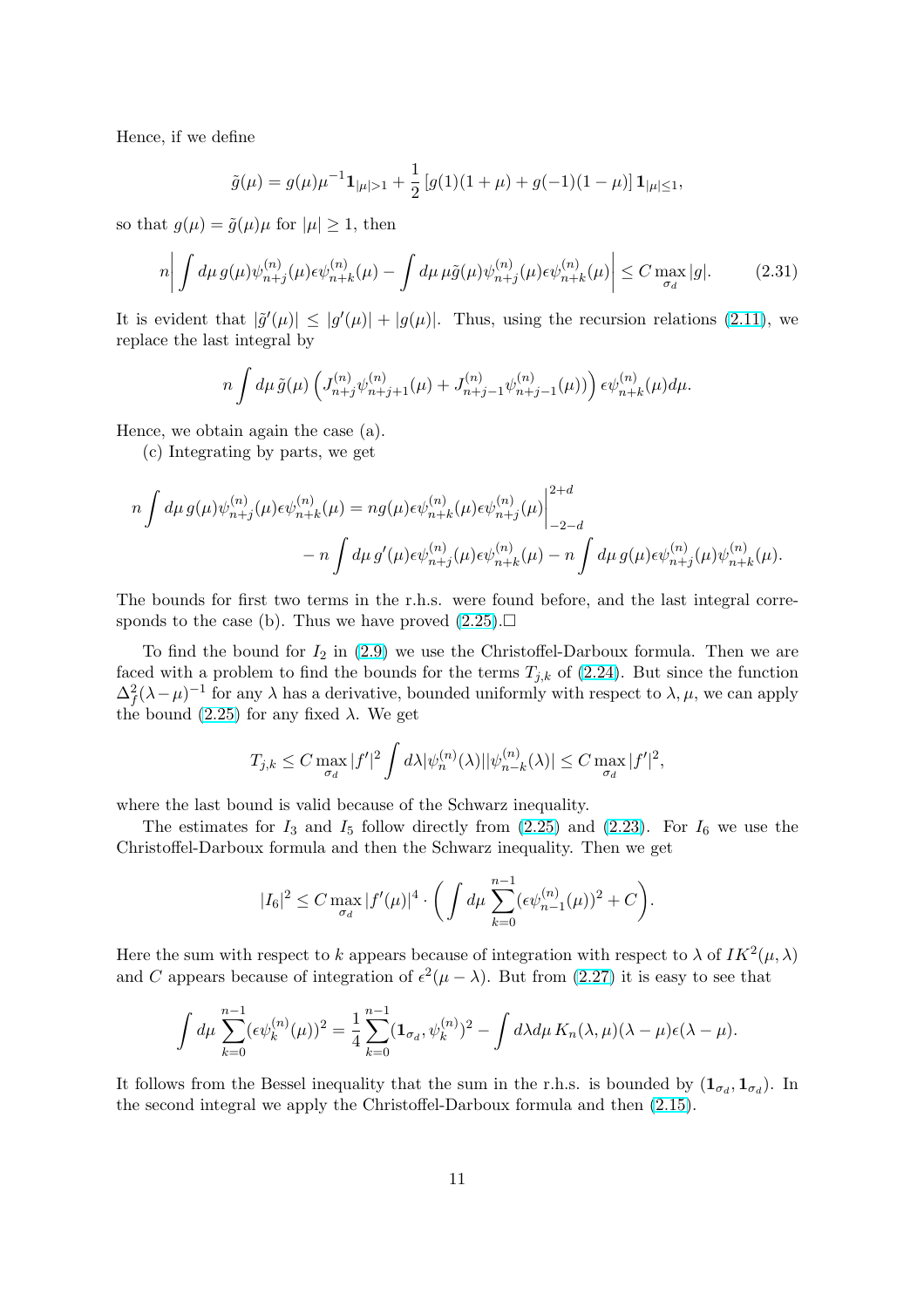<span id="page-11-0"></span>For  $I_7$  we apply Christoffel-Darboux formula and then the Schwarz inequality. We obtain

$$
|I_7| \le nC \max_{\sigma_d} |f'|^2 \left( \sum_{j,k,j',k'} A_{j,k} A_{j',k'} \int d\lambda d\mu \,\epsilon \psi_{n+j}^{(n)}(\lambda) \epsilon \psi_{n+k'}^{(n)}(\lambda) \epsilon \psi_{n+k}^{(n)}(\mu) \epsilon \psi_{n+k'}^{(n)}(\mu) \right)^{1/2} \le \max_{\sigma_d} |f'|^2, \quad (2.32)
$$

where the last inequality follows from (2.28).

Now we are left to prove the bound for  $I_4$  (see (2.9)). Remark, that because of (2.5) and (1.13)-(1.17) the integrals in  $[2+d/2, 2+d]$  and from  $[-2-d, -2-d/2]$  in (2.9) give us  $O(e^{-nc})$ terms. Hence, without loss of generality we can replace the function  $f$  in these intervals by a linear one in order to have a new fun[ction](#page-9-0) being continuous with a bounded derivative and such that  $f(2+d) = f(-2-d) = 0$ . Then, integrat[ing b](#page-6-0)y parts with respect to  $\mu$ , w[e ne](#page-5-0)ed to [contr](#page-2-0)ol [only](#page-2-0) the terms, which do not contain  $f(\mu)$ . But for odd  $k \epsilon \psi_k^{(n)}(\pm 2 \pm d) = 0$  $k \epsilon \psi_k^{(n)}(\pm 2 \pm d) = 0$  $k \epsilon \psi_k^{(n)}(\pm 2 \pm d) = 0$ , and if j and k are even, then  $\epsilon \psi_k^{(n)}(\mu) \epsilon \psi_j^{(n)}(\mu)$  is an even function and so  $\epsilon \psi_k^{(n)}(\mu) \epsilon \psi_j^{(n)}(\mu)$  $\frac{0, \alpha}{1^{2+d}}$  $_{-2-d}^{z+a} = 0.$ Hence, integrating by parts in  $I_4$ , we obtain that all integrated terms disappear. Thus,

$$
I_4 = -I_2 + 2 \int d\lambda d\mu \, r_n(\lambda, \mu) (IK_n(\mu, \lambda) - \epsilon(\mu - \lambda)) f'(\mu) \Delta_f = -I_2 + 2I_{4,1}.
$$

The bound for  $I_2$  was found before. Hence, we need to find the bound for  $I_{4,1}$ . From definitions (1.15) it is evident that  $M_{j,k} = -M_{k,j}$  and therefore from (1.14) we derive

$$
IS_n(\lambda, \mu) = -IS_n(\mu, \lambda) \Leftrightarrow IK_n(\mu, \lambda) = -IK_n(\lambda, \mu) - Ir_n(\lambda, \mu) - Ir_n(\mu, \lambda).
$$

Now if we [replac](#page-2-0)e  $IK_n(\mu, \lambda)$  by the above expression, then the term[s con](#page-2-0)taining  $Ir_n(\lambda, \mu)$ and  $Ir_n(\mu, \lambda)$  can be easily estimated by using (2.25) and (2.23). Hence we are left to prove the bound for

$$
\left| \int d\lambda d\mu \, r_n(\lambda,\mu) I K_n(\mu,\lambda) \tilde{f}(\lambda) \tilde{g}(\mu) \right| = n \left| \sum_{j,k} A_{j,k} \sum_{l=0}^{n-1} (\tilde{f} \psi_{n-j}^{(n)}, \epsilon \psi_l^{(n)}) (\tilde{g} \epsilon \psi_{n+k}^{(n)}, \psi_l^{(n)}) \right|
$$
  

$$
\leq n \sum_{j,k} |A_{j,k}| \cdot ||\epsilon(\tilde{f} \psi_{n-j}^{(n)})||_2 ||\tilde{g} \epsilon \psi_{n+k}^{(n)}||_2 \leq C (\max_{\sigma_d} |\tilde{f}| + \max_{\sigma_d} |\tilde{f}'|) \cdot \max_{\sigma_d} |\tilde{g}|,
$$

where the last bound follows from (2.28), (2.30 and (2.22)-(2.23). The term with  $\epsilon(\lambda - \mu)$ can be estimated similarly. This completes the proof of Theorem 1.

## 3 Auxiliary results

**Proof of Lemma 3.** It is proved in [16], that for  $t = 0$ , represen[ta](#page-3-0)tion (2.12) implies (2.13) and (2.15). If we know (2.12) for  $t \neq 0$ , then the proofs of (2.13) and (2.15) coincides with that of [16]. Hence we need only to prove (2.12).

The idea is to [use](#page-6-0) the perturbatio[n ex](#page-18-0)pansion of the string equation[s:](#page-6-0)

$$
V'_t(\mathcal{J}^{(n)})_{k,k} = 0,
$$
  
\n
$$
J_k^{(n)} V'_t(\mathcal{J}^{(n)})_{k,k+1} = \frac{k+1}{n}.
$$
\n(3.1)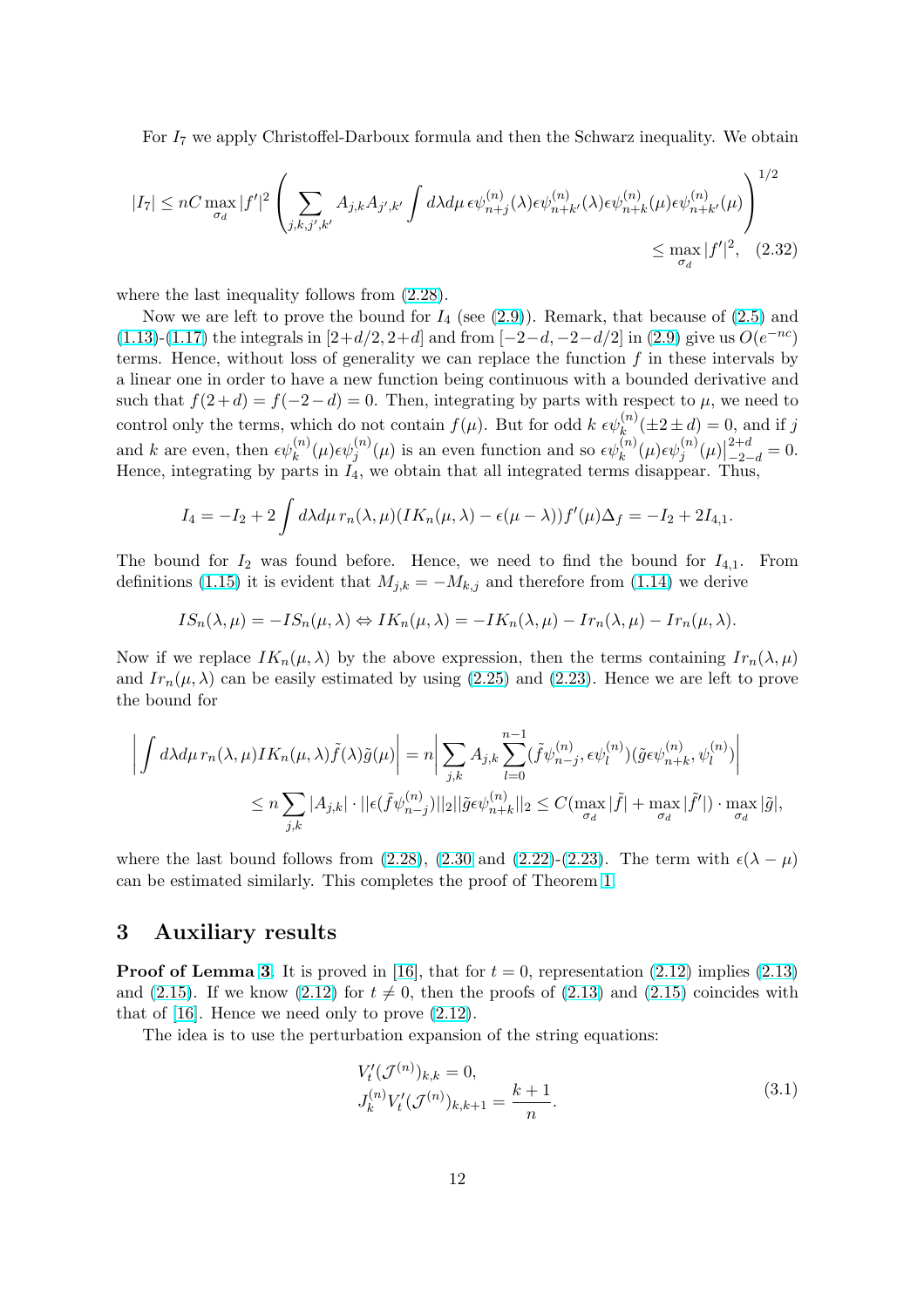<span id="page-12-0"></span>Here and below in the proof of Lemma 3 we denote  $V_t = V + t\varphi$  and by  $\mathcal{J}^{(n)}$  a semi-infinite Jacobi matrix, defined in (2.11). Relations (3.1) can be easily obtained from the identity

$$
\int \left( e^{-nV_t(\lambda)} (P_k^{(n)}(\lambda))^2 \right)' d\lambda = 0,
$$
  

$$
\int \left( e^{-nV_t(\lambda)} P_{k+1}^{(n)}(\lambda) P_k^{(n)}(\lambda) \right)' d\lambda = 0.
$$

We consider (3.1) as a system of nonlinear equations with respect to the coefficients  $J_k^{(n)}$  $\binom{n}{k}, q_k^{(n)}$  $k^{(n)}$ . To have zero order expression for  $J_{n+k}^{(n)}$  we use the following lemma, proven in [15]:

**Lemma 5** [Unde](#page-11-0)r conditions C1-C3 for small enough  $\tilde{\varepsilon}$  uniformly in  $k : |k| \leq \tilde{\varepsilon}n$ 

$$
\left| q_{n+k}^{(n)} \right|, \left| J_{n+k}^{(n)} - 1 \right| \le C \left( n^{-1/4} \log^{1/2} n + (|k|/n)^{1/2} \right). \tag{3.2}
$$

Denote  $\mathcal{J}^{(0)}$  an infinite Jacobi matrix with constant coefficients

$$
\mathcal{J}_{k,k+1}^{(0)} = \mathcal{J}_{k+1,k}^{(0)} = 1, \quad \mathcal{J}_{k,k}^{(0)} = 0 \tag{3.3}
$$

and for any positive  $n^{1/3} << N < n$  define an infinite Jacobi matrix  $\tilde{\mathcal{J}}(N)$  with the entries

$$
\tilde{J}_k = \begin{cases}\nJ_{n+k}^{(n)} - 1, & |k| < N, \\
0, & \text{otherwise.} \n\end{cases} \n\tilde{q}_k = \begin{cases}\nq_{n+k}^{(n)}, & |k| < N, \\
0, & \text{otherwise.}\n\end{cases} \n\tag{3.4}
$$

Define a periodic function  $\tilde{v}_t(\lambda) = \tilde{v}_t(\lambda + 4 + 2d)$  with  $\tilde{v}_t^{(4)} \in L_2[\sigma_d]$ , and such that  $\tilde{v}(\lambda) = V'(\lambda)$ for  $|\lambda| \leq 2 + d/2$ . Consider the standard Fourier expansion for the function  $\tilde{v}_t$ 

$$
\tilde{v}_t(\lambda) = \sum_{j=-\infty}^{\infty} v_{tj} e^{ij\kappa\lambda}, \quad \kappa = \frac{\pi}{2+d},
$$
\n(3.5)

The first step in the proof of (2.12) is the lemma

**Lemma 6** If V satisfies conditions C2-C3 and  $V^{(4)} \in L_2[\sigma_d]$ , then for any  $n^{1/3} << N < n$ and any  $|k| \leq N/2$ 

$$
V'_{t}(\mathcal{J}^{(n)})_{n+k,n+k} = \frac{t}{n} \varphi(\mathcal{J}^{(0)})_{k,k} + \sum \mathcal{P}_{k-l}(t)\tilde{q}_{l} + \tilde{r}_{k}^{(0)} + O(||\tilde{\mathcal{J}}||/n) + O(N^{-7/2}),
$$
  
\n
$$
V'_{t}(\mathcal{J}^{(n)})_{n+k,n+k+1} = 1 - \tilde{J}_{k} + \frac{t}{n} \varphi(\mathcal{J}^{(0)})_{k,k+1} + \sum \mathcal{P}_{k-l}(t)\tilde{J}_{l} + \tilde{r}_{k}^{(1)} + O(||\tilde{\mathcal{J}}||/n) + O(N^{-7/2}),
$$
\n(3.6)

where for  $\alpha = 0, 1$ 

$$
\tilde{r}_{k}^{(\alpha)} = \sum_{j=-\infty}^{\infty} v_{tj}(i j \kappa)^{2} \int_{0}^{1} ds_{1} \int_{0}^{1-s_{1}} ds_{2} \left( e^{i j \kappa s_{1} \mathcal{J}^{(0)}} \tilde{\mathcal{J}} e^{i j \kappa s_{2} \mathcal{J}^{(0)}} \tilde{\mathcal{J}} e^{i j \kappa (1-s_{1}-s_{2})(\mathcal{J}^{(0)}+\tilde{\mathcal{J}})} \right)_{k,k+\alpha} (3.7)
$$

with  $v_i$ , d defined in  $(3.5)$ , and

$$
\mathcal{P}_l(t) = \frac{1}{\pi} \int_{-\pi}^{\pi} (P(2\cos(x/2)) + t\tilde{\varphi}(2\cos(x/2))/n) e^{ilx} dx,
$$
\n(3.8)

with P defined in (1.22) and  $\tilde{\varphi}$ -some polynomial with coefficients depending on  $\varphi$ .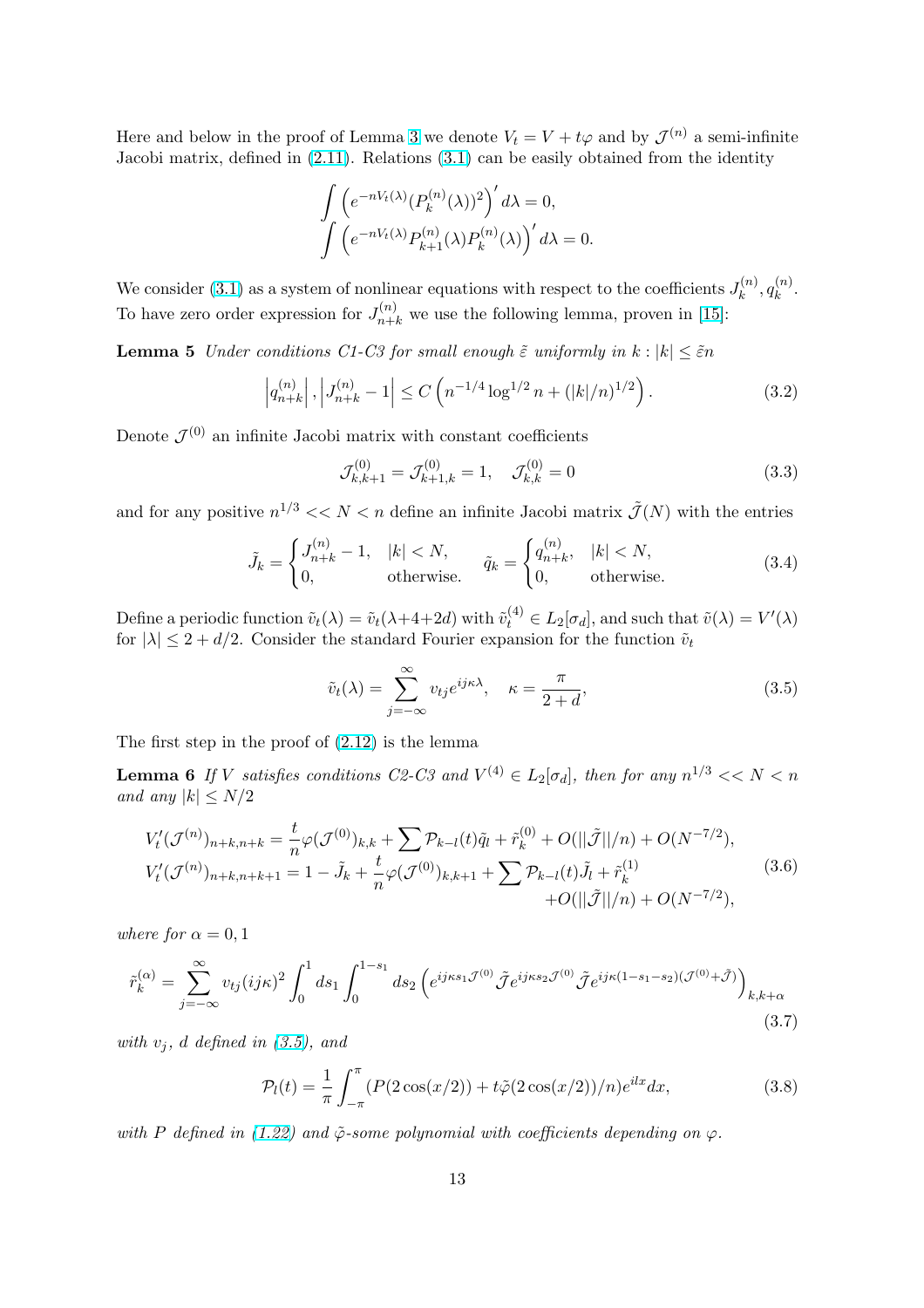<span id="page-13-0"></span>**Proof of Lemma 6** By Proposition 1 of [16] it is enough to obtain (3.6) for  $\tilde{v}_t(\mathcal{J}^{(0)} +$  $(\tilde{\mathcal{J}})_{n+k,n+k+\alpha}$ . Using the spectral theorem, we have

$$
\tilde{v}_t(\mathcal{J}^{(0)} + \tilde{\mathcal{J}})_{k,k+\alpha} = \sum_{j=-\infty}^{\infty} \left( v_{tj} e^{ij\kappa(\mathcal{J}^{(0)} + \tilde{\mathcal{J}})} \right)_{k,k+\alpha}.
$$

Applying the Duhamel formula two times we get for  $\alpha = 0, 1$ 

$$
\tilde{v}_t(\mathcal{J}^{(0)} + \tilde{\mathcal{J}})_{k,k+\alpha} = \tilde{v}_t(\mathcal{J}^{(0)})_{k,k+\alpha} \n+ \sum_{j=-\infty}^{\infty} v_{tj}(ijk) \int_0^1 ds \left( e^{ij\kappa s \mathcal{J}^{(0)}} \tilde{\mathcal{J}} e^{ij\kappa (1-s) \mathcal{J}^{(0)}} \right)_{k,k+\alpha} + r_k^{(\alpha)}.
$$
\n(3.9)

To find the the first term in (3.9) we use the relation, which follows from coincidence  $\tilde{v}(\lambda)$  =  $V'(\lambda)$ ,  $\lambda \in [-2, 2]$  and  $(1.5)$ 

$$
\tilde{v}_t(\mathcal{J}^{(0)})_{n+k,n+k+\alpha} = \frac{1}{2\pi} \int_{-\pi}^{\pi} \tilde{v}_t(2\cos x) \cos^\alpha x \, dx
$$
  
\n
$$
= \frac{1}{2\pi} \int_{-\pi}^{\pi} (V'(2\cos x) + t\varphi'(2\cos x)/n) \cos^\alpha x \, dx
$$
  
\n
$$
= \frac{1}{\pi} \int_{-\pi}^{\pi} dx \int_{-2}^2 \cos^\alpha x \frac{\rho(\lambda)d\lambda}{2\cos x - \lambda} + \frac{t}{2\pi n} \int_{-\pi}^{\pi} \varphi'(2\cos x)/n) \cos^\alpha x \, dx = \alpha + \frac{tc^{(\alpha)}}{n}.
$$
 (3.10)

Besides, since by the spectral theorem

$$
(e^{ij\kappa s \mathcal{J}^{(0)}})_{k,l} = \frac{1}{2\pi} \int_{-\pi}^{\pi} e^{ij\kappa s \cos x} e^{i(k-l)x} dx = \mathbf{J}_{k-l}(j\kappa s), \tag{3.11}
$$

where  $J_k(s)$  is the Bessel function, and since V' is an odd function, we get for any l and integer  $\alpha$ 

$$
\sum_{j=-\infty}^{\infty} v_{0j}(ijk) \int_0^1 ds \left(e^{ij\kappa s} \mathcal{J}^{(0)}\right)_{k,l} \left(e^{ij\kappa (1-s)\mathcal{J}^{(0)}}\right)_{l\pm\alpha,k+1-\alpha} \n= \frac{1}{(2\pi)^2} \int_{-\pi}^{\pi} \int_{-\pi}^{\pi} dx dy \frac{V'(2\cos x) - V'(2\cos y)}{2\cos x - 2\cos y} \cos\left((k-l)(x-y) + (\alpha(1 \mp 1) + 1)y\right) = 0,
$$

Hence, the linear terms with respect to  $\tilde{J}_k$  in the first equation of (3.6) and the linear terms with respect to  $\tilde{q}_k$  in the second equation give us only the contribution of the order  $tn^{-1}||\tilde{\mathcal{J}}||$ . Besides, we derive from  $(3.9)$  that the operator  $\mathcal P$  from the second line of  $(3.6)$  can be represented in the form

$$
\mathcal{P}_{k-l}(t) = \delta_{k,l} + \int ds \sum_{j=-\infty}^{\infty} v_{tj}(i j \kappa) \left( e^{i j \kappa s \mathcal{J}^{(0)}} E^{(n+l)} e^{i j \kappa (1-s) \mathcal{J}^{(0)}} \right)_{k,k+1},
$$

where we denote by  $E^{(l)}$  a matrix with entries:

$$
E_{k,m}^{(l)} = \delta_{k,l}\delta_{m,l+1} + \delta_{k,l+1}\delta_{m,l}.
$$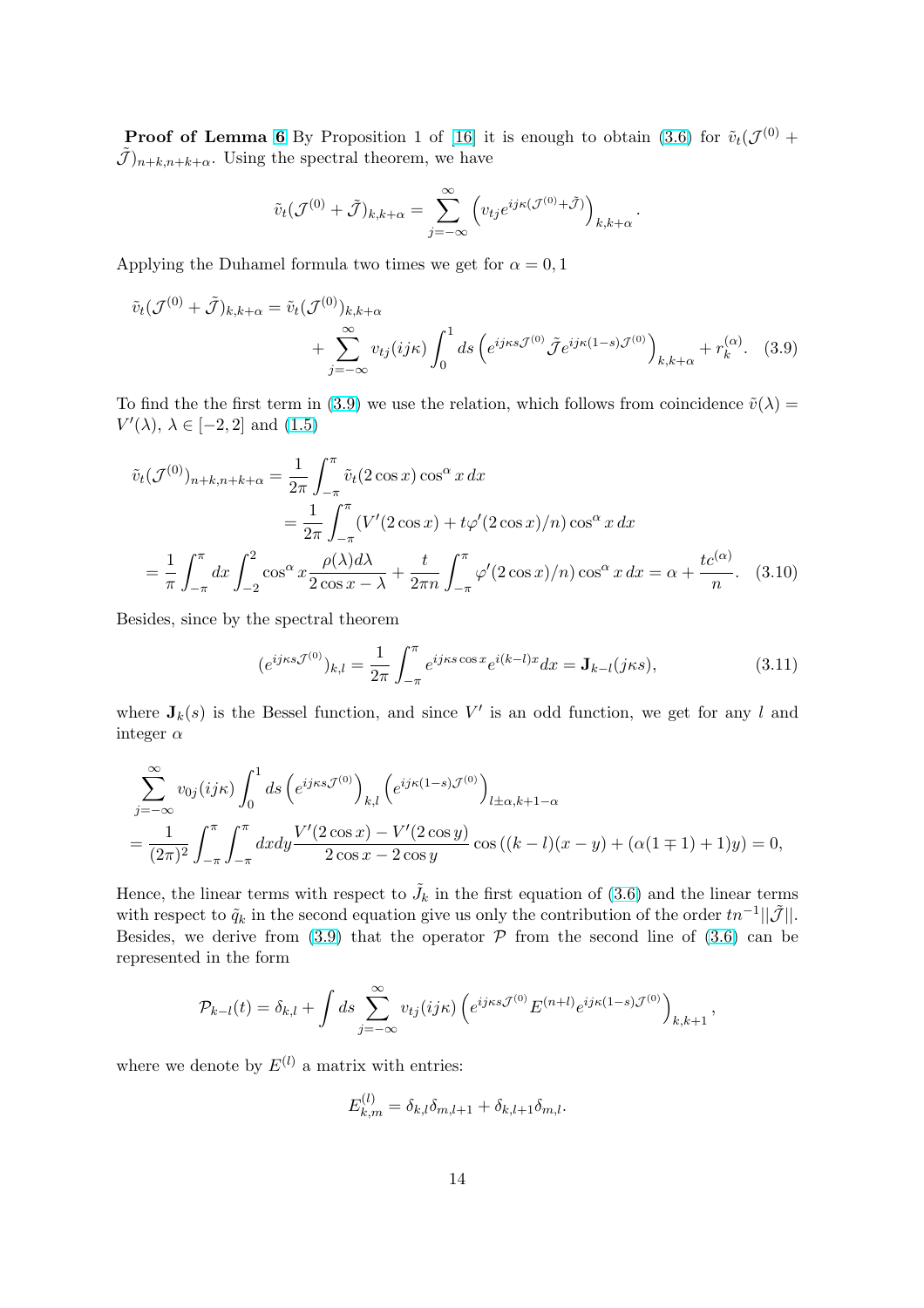<span id="page-14-0"></span>It is easy to see that  $P(t)$  is a Toeplitz matrix, so its entries can be represented in the form

$$
P_{l,k}(t) = P_{l-k}(t) = \frac{1}{2\pi} \int_{-\pi}^{\pi} e^{ilx} F(x,t) dx, \quad F(x,t) = \sum P_l(t) e^{ilx}.
$$

Thus, we obtain

$$
F(x,1) = 1 + \sum_{j} (ij\kappa)v_{tj} \int_{0}^{1} ds_{1} \sum_{l} \frac{1}{4\pi^{2}} \int_{-\pi}^{\pi} \int_{-\pi}^{\pi} e^{il(-x_{1}+x_{2}+x)} (1 + e^{-i(x_{1}+x_{2})})
$$
  
\n
$$
\cdot \exp\{2ij\kappa[s_{1}\cos x_{1} + (1-s_{1})\cos x_{2}]\} dx_{1} dx_{2}
$$
  
\n
$$
= 1 + \frac{1}{2\pi} \int_{-\pi}^{\pi} \frac{v_{t}(2\cos x_{1}) - v_{t}(2\cos(x_{1}-x))}{\cos x_{1} - \cos(x_{1}-x)} (1 + \cos(2x_{1}-x)) dx_{1}
$$
  
\n
$$
= 1 + \frac{1}{2\pi} \int_{-\pi}^{\pi} v_{t}(2\cos x_{1}) \left(\frac{1 + \cos(2x_{1}-x)}{\cos x_{1} - \cos(x_{1}-x)} + \frac{1 + \cos(2x_{1}+x)}{\cos x_{1} - \cos(x_{1}+x)}\right) dx_{1}
$$
  
\n
$$
= P(2\cos(x/2)) + P(-2\cos(x/2)) + t\tilde{\varphi}(2\cos(x/2))/n,
$$
  
\n(3.12)

where in the last line we have used  $(3.10)$  and  $(1.22)$ . For the linear operator in the first line of  $(3.6)$  the calculations are similar. Lemma 6 is proved.

Let us use (3.6) in (3.1). We obtain for  $k \leq N/2$ 

 $\mathbb{R}^3$ 

$$
\sum \mathcal{P}_{k-l}(t)\tilde{q}_l = -\frac{tc^{(0)}}{n} - \tilde{r}_k^{(0)} + O(||\tilde{\mathcal{J}}||/n) + O(N^{-7/2}),
$$
  

$$
\sum \mathcal{P}_{k-l}(t)\tilde{J}_l = \frac{k+1}{n} - \frac{tc^{(1)}}{n} + \tilde{J}_k^2 - \tilde{r}_k^{(1)} + O(||\tilde{\mathcal{J}}||/n) + O(N^{-7/2}),
$$

where  $c^{(0)}$  and  $c^{(1)}$  are defined in (3.10). We would like to consider this system of equations like two linear equations in  $l_2$ . To this end we set for  $|k| > N/2$ 

$$
\tilde{r}_k^{(0)} = \sum \mathcal{P}_{k-l}(t) q_l,
$$
  
\n
$$
\tilde{r}_k^{(1)} = \sum \mathcal{P}_{k-l}(t) \tilde{J}_l - \frac{k+1}{n} - \tilde{J}_k^2.
$$

It follows from  $(3.8)$  that the operator  $P$  has a bounded inverse operator whose entries can be represented in the form

$$
(\mathcal{P}^{-1})_{k-l} = \frac{1}{4\pi} \int_{-\pi}^{\pi} (P(2\cos(x/2)) + t\tilde{\varphi}(2\cos(x/2))/n)^{-1} e^{i(k-l)x} dx.
$$
 (3.13)

Then

$$
q_l = -\sum \mathcal{P}_{l-k}^{-1}(0) \left( \frac{tc^{(0)}}{n} + O(||\tilde{\mathcal{J}}||/n) + \tilde{r}_k + O(N^{-7/2}) \right),
$$
  
\n
$$
\tilde{J}_l = \sum \mathcal{P}_{l-k}^{-1}(0) \left( \frac{k+1}{n} + \tilde{J}_k^2 - \frac{tc^{(1)}}{n} + O(||\tilde{\mathcal{J}}||/n) - \tilde{r}_k + O(N^{-7/2}) \right).
$$
\n(3.14)

Moreover, since by assumption v' has fourth derivative from  $L_2[-2,2]$ , P also does (see [10]). Therefore, using a standard bound for the tails of the Fourier expansion of the function  $f$ with  $f^{(p)} \in L_2[-\pi, \pi]$ 

$$
\sum_{j>M} |f_k| \le M^{-p+1/2} \left( \sum |f_k|^2 k^{2p} \right)^{1/2} \le CM^{-p+1/2},\tag{3.15}
$$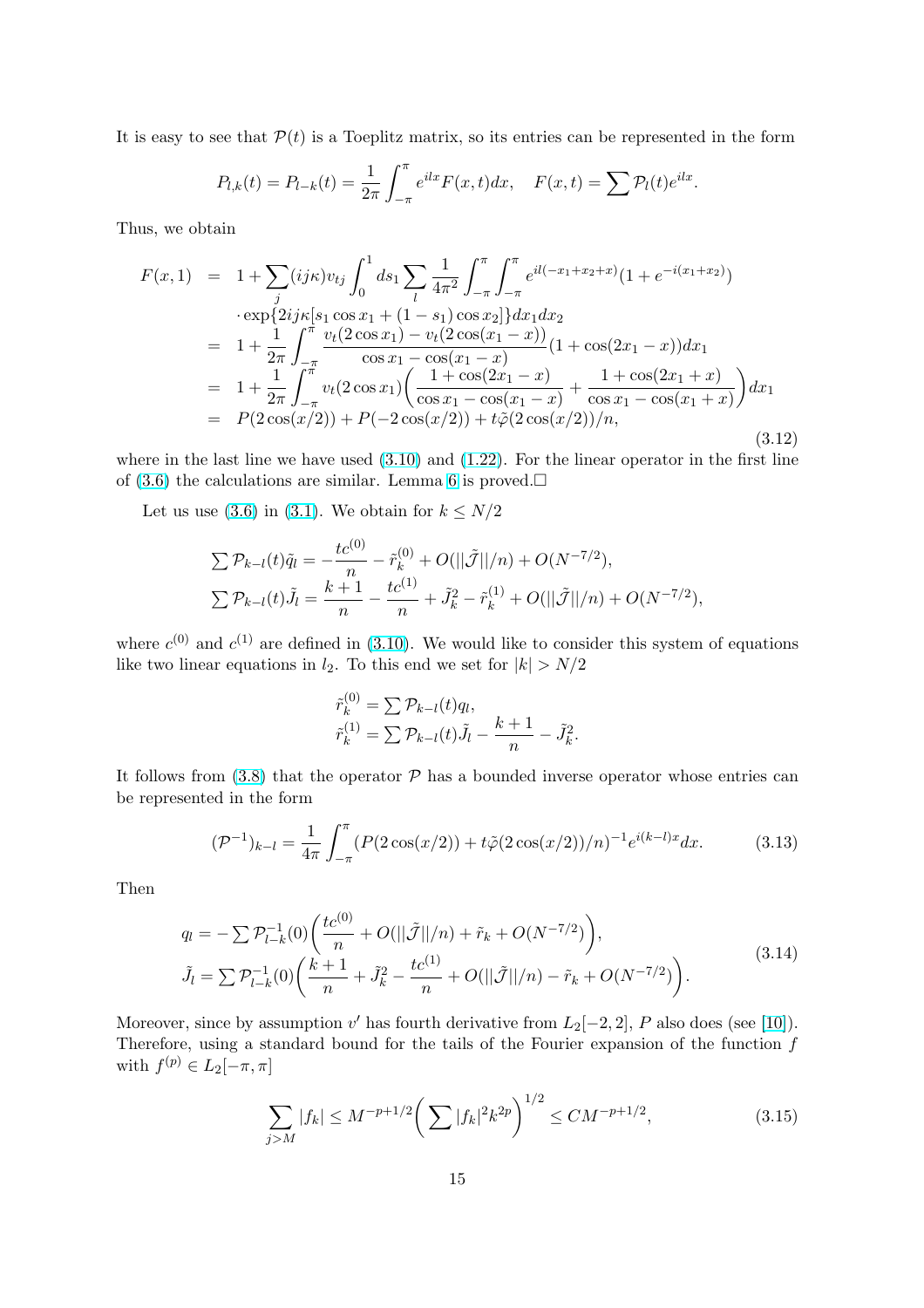<span id="page-15-0"></span>we have for any M

$$
\sum_{|l|>M} |\mathcal{P}_l^{-1}| \le M^{-7/2}, \quad \sum_{|l|>M} |l| |\mathcal{P}_l^{-1}| \le M^{-5/2}, \quad \sum_{|l|>M} |l|^2 |\mathcal{P}_l^{-1}| \le M^{-3/2}.
$$
 (3.16)

Besides, since  $\mathcal{P}_l^{-1} = \mathcal{P}_{-l}^{-1}$  $\vert_{-l}^{-1}$ , we have

$$
\sum_{l-k} \mathcal{P}_{l-k}^{-1} \frac{k+1}{n} = \frac{l+1}{n} \sum_{l-k} \mathcal{P}_{l-k}^{-1} = \frac{1}{2P(2)} \frac{l+1}{n}.
$$
 (3.17)

Using a trivial bound

$$
\left| \left( e^{i j \kappa s_1 \mathcal{J}^{(0)}} \tilde{\mathcal{J}} e^{i j \kappa s_2 \mathcal{J}^{(0)}} \tilde{\mathcal{J}} e^{i j \kappa (1 - s_1 - s_2) (\mathcal{J}^{(0)} + \tilde{\mathcal{J}})} \right)_{k,k+1} \right| \le ||\tilde{\mathcal{J}}||^2 \tag{3.18}
$$

and (3.2), we obtain first a rather crude bound

$$
|\tilde{r}_k^{(\alpha)}| \le C\left(|k|/n + n^{-1/2}\log^2 n\right), \quad \alpha = 0, 1. \tag{3.19}
$$

This [bou](#page-12-0)nd combined with (3.14) and (3.15) give us

$$
|\tilde{q}_k|, |\tilde{\mathcal{J}}_k| \le C\left(|k|/n + n^{-1/2}\log^2 n + N^{-7/2}\right). \tag{3.20}
$$

Now we use the bound, val[id for](#page-14-0) any [Jacob](#page-14-0)i matrix  $\mathcal J$  with coefficients  $J_{k,k+1} = J_{k+1,k} =$  $a_k \in \mathbb{R}, |a_k| \leq A$ . Then there exist positive constants  $C_0, C_1, C_2$ , depending on A such that the matrix elements of  $e^{it\mathcal{J}}$  satisfy the inequalities:

$$
|(e^{it\mathcal{J}})_{k,j}| \le C_0 e^{-C_1|k-j| + C_2 t}.\tag{3.21}
$$

This bound follows from the representation

$$
(e^{it\mathcal{J}})_{k,j} = -\frac{1}{2\pi i} \oint_l e^{itz} R_{k,j}(z) dz,
$$

where  $R = (\mathcal{J} - z)^{-1}$ , and from the Comb-Thomas type bound on the resolvent of the Jacobi matrix (see [14])

$$
|\mathcal{R}_{k,j}(z)| \le \frac{2}{|\Im z|} e^{-C_1' |\Im z||k-j|} + \frac{8}{|\Im z|^2} e^{-C_1' |\Im z|(M-1)}.
$$
\n(3.22)

Let us choo[se](#page-18-0)

$$
M = \frac{C_1}{4C_2\kappa} n^{1/3},\tag{3.23}
$$

where  $C_1$  and  $C_2$  are the constants from (3.21) and  $\kappa = \pi(2 + \varepsilon)^{-1}$ . Then (3.21) guarantee that for any  $l, l' : |l - l'| > n^{1/3}$  and any  $j : |j| < M, |t| \leq 1$ 

$$
|(e^{itdj\mathcal{J}^{(0)}})_{l,l'}|,|(e^{itdj(\mathcal{J}^{(0)}+\tilde{\mathcal{J}}})_{l,l'}| \leq Ce^{dC_2M-C_1|l-l'|} \leq Ce^{-C_1n^{1/3}/3}e^{-C_1|l-l'|/3}.\tag{3.24}
$$

Now we split the sum in (3.7) in two parts  $|j| < M$  and  $|j| \geq M$ .

$$
\tilde{r}_{k}^{(\alpha)} = \sum_{j=-\infty}^{\infty} v_{j}(i j \kappa)^{2} \sum_{l_{1},l_{2}} \int_{0}^{1} ds_{1} \int_{0}^{1-s_{1}} ds_{2} \n\left(e^{i j \kappa s_{1} \mathcal{J}^{(0)}} \tilde{\mathcal{J}}\right)_{k,l_{1}} \left(e^{i j \kappa s_{2} \mathcal{J}^{(0)}}\right)_{l_{1},l_{2}} \left(\tilde{\mathcal{J}} e^{i j \kappa (1-s_{1}-s_{2})(\mathcal{J}^{(0)}+\tilde{\mathcal{J}})}\right)_{l_{2},k+1} = \sum_{|j| \leq M} + \sum_{|j| \geq M} .
$$
\n(3.25)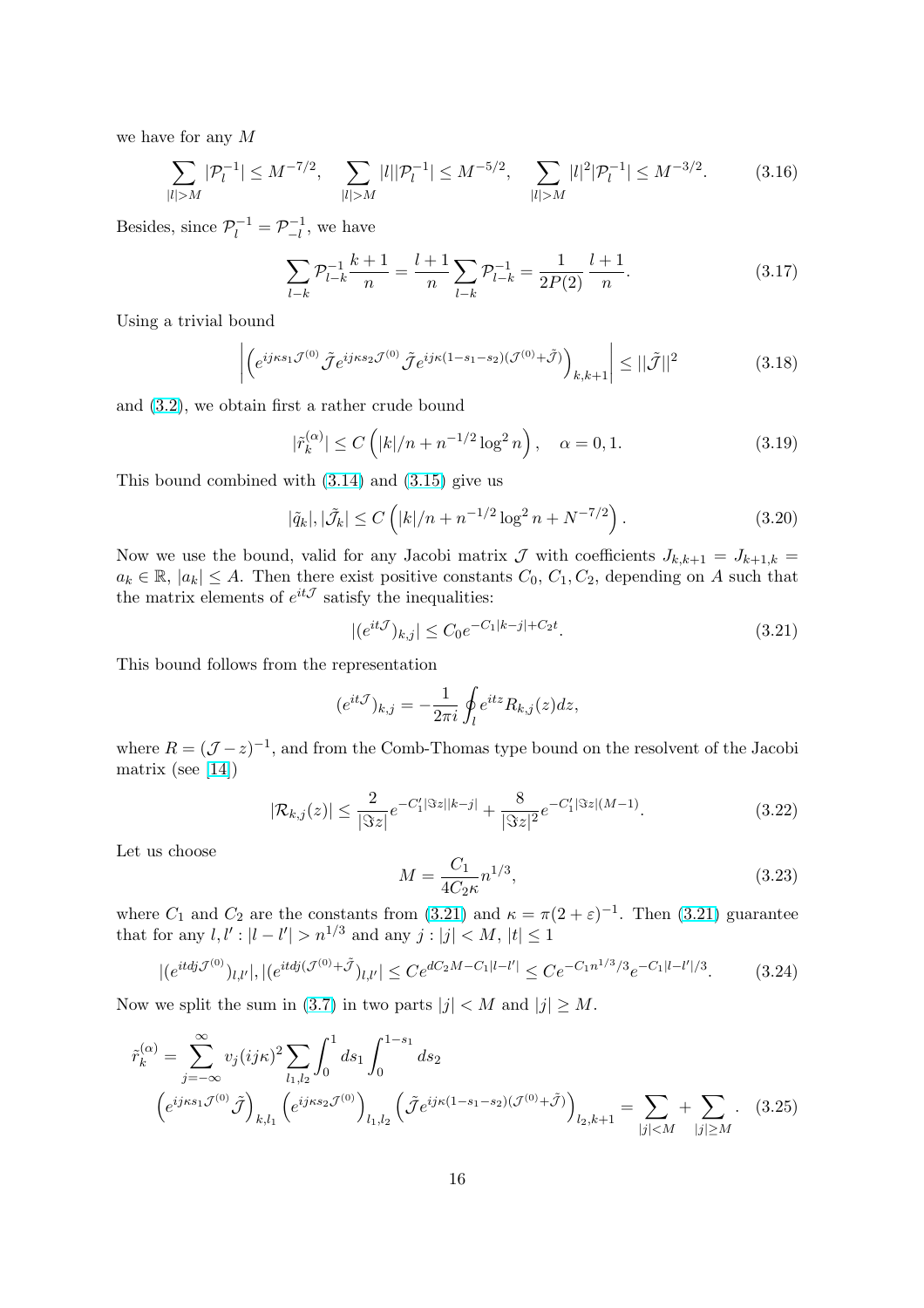Then (3.24) allows us to write

$$
\begin{split} \sum_{|j|
$$

Hence using (3.18) we obtain now

$$
\left| \sum_{|j| < M} \right| \le C \max_{l: |l - k - n| \le n^{1/3}} |\tilde{J}_l|^2. \tag{3.26}
$$

For  $\sum_{|j|>M}$  we use (3.18) combined with (3.20) and (3.15) for the function V'. Then we get

$$
\left| \sum_{|j| \ge M} \right| \le CM^{-3/2} \left( (N/n)^2 + n^{-1} \log^4 n \right) \le C n^{-1/2} \left( N/n \right)^2 \tag{3.27}
$$

and therefore

$$
|\tilde{r}_k^{(\alpha)}| \le C\left(\left((|k| + n^{1/3})/n\right)^2 + n^{-1}\log^4 n + N^{-7/2} + n^{-1/2}\left(N/n\right)^2\right). \tag{3.28}
$$

Using this bound in (3.14) we obtain (2.12), but the bound for  $r_k^{(\alpha)}$  $k^{(\alpha)}$  now has the form

$$
|r_k^{(\alpha)}| \le C\left( (k/n)^2 + n^{-1} \log^4 n + N^{-7/2} + n^{-1/2} (N/n)^2 \right) \tag{3.29}
$$

Now, using (2.12) wi[th \(3](#page-14-0).29) in (3.26[\), an](#page-6-0)d setting  $N = 2[n^{1/2}]$  we obtain the bound from (2.12) for  $|k| \le n^{1/2}$ . Then, setting  $N = 2[n^{3/4}]$  and again using (2.12) with (3.29) in (3.26), we obtain the bound from (2.12) for  $n^{1/2} < k \leq n^{3/4}$ . And finally setting  $N = 2\left[\tilde{\varepsilon}n\right]$ , we obtain the b[ound](#page-6-0) from  $(2.12)$  for  $n^{3/4} < k \leq \tilde{\varepsilon}n$ .

**[P](#page-6-0)roof of Lemma 4** The relation  $(2.22)$  is [prov](#page-6-0)ed in  $[16]$ . To prove  $(2.23)$  we need some extra definitions. We deno[te by](#page-6-0)  $\mathcal{H} = l_2(-\infty, \infty)$  a Hilbert space of all infinite sequences  ${x_i}_{i=-\infty}^{\infty}$  with a stand[ard s](#page-6-0)calar product  $(.,.)$  and a norm  $||.||.$  Let also  ${e_i}_{i=-\infty}^{\infty}$  be a sta[nd](#page-7-0)ard basis in H and  $I^{(-\infty,n)}$  be an [orth](#page-7-0)ogonal projec[tion](#page-18-0) operator d[efined](#page-8-0) as

$$
I^{(-\infty,n)}e_i = \begin{cases} e_i, & i < n, \\ 0, & otherwise. \end{cases}
$$
 (3.30)

For any infinite matrix  $\mathcal{A} = \{A_{i,j}\}\$  we will denote by

$$
\mathcal{A}^{(-\infty,n)} = I^{(-\infty,n)} \mathcal{A} I^{(-\infty,n)},
$$
  

$$
(\mathcal{A}^{(-\infty,n)})^{-1} = I^{(-\infty,n)} \left( I - I^{(-\infty,n)} + \mathcal{A}^{(-\infty,n)} \right)^{-1} I^{(-\infty,n)},
$$
\n(3.31)

so that  $(\mathcal{A}^{(-\infty,n)})^{-1}$  is a block operator which is inverse to  $\mathcal{A}^{(-\infty,n)}$  in the space  $I^{(-\infty,n)}\mathcal{H}$ and zero on the  $(I - I^{(-\infty,n)})\mathcal{H}$ .

Besides, we will say that the matrix  $\mathcal{A}^{(-\infty,n)}$  is of the exponential type, if there exist constants  $C$  and  $c$ , such that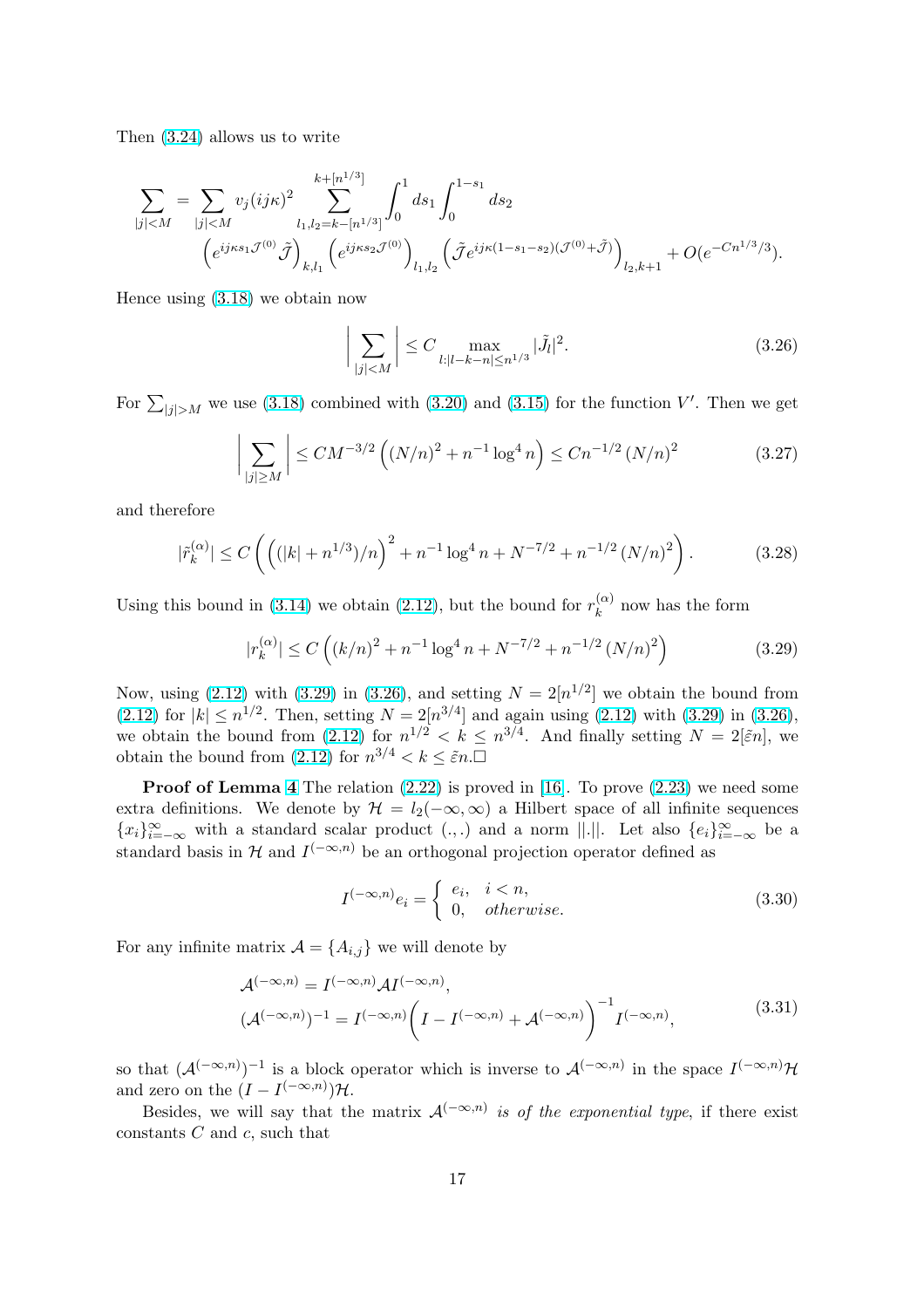$$
|A_{n-j,n-k}| \le Ce^{-c(|j|+|k|)}.\tag{3.32}
$$

Define infinite Toeplitz matrices  $\mathcal{P}$  and  $\mathcal{V}^*$  by their entries

$$
P_{j,k} = \frac{1}{2\pi} \int_{-\pi}^{\pi} e^{i(j-k)x} dx P(2\cos x), \quad V_{j,k}^{*} = \frac{\text{sign}(k-j)}{2\pi} \int_{-\pi}^{\pi} e^{i(j-k)x} dx V'(2\cos x), \quad (3.33)
$$

and let the entries R be defined in (2.14). Then it is proved in [16] that for  $|j|, |k| \leq 2 \log^2 n$ 

$$
(\mathcal{M}^{(0,n)})_{n-j,n-k}^{-1} = (\mathcal{R}^{(-\infty,n)})^{-1} \mathcal{D}^{(-\infty,n)}_{n-j,n-k} + b_{n-j} a_{n-k} + O(n^{-1/10}),
$$
(3.34)

where

$$
a_k = ((\mathcal{R}^{(n)})^{-1}e_{n-1})_k, \quad b_j = ((\mathcal{R}^{(-\infty,n)})^{-1}r^*)_j,
$$

and the vector  $r^* \in \mathcal{I}^{(0,n)}\mathcal{H}$  has components  $r^*_{n-i} = R_i$   $(i = 2, 4, ...)$  with  $R_i$  defined by (2.14) Let us prove that

$$
\mathcal{F}^{(-\infty,n)} := (\mathcal{R}^{(-\infty,n)})^{-1} \mathcal{D}^{(-\infty,n)} - \mathcal{V}^{*(-\infty,n)} \tag{3.35}
$$

i[s of t](#page-6-0)he first type. It is proved in [16] (see Proposition 1) that

$$
\begin{aligned} |\mathcal{R}_{n-j,n-k}^{-1}| &\leq C e^{-c|j-k|} \\ |\mathcal{R}^{(-\infty,n)}\rangle_{n-j,n-k}^{-1} - \mathcal{R}_{n-j,n-k}^{-1}| &\leq C \min\{e^{-c|j|}; e^{-c|k|}\} \leq C e^{-c(|j|+|k|)/2} .\end{aligned} \tag{3.36}
$$

Hence,

$$
|\mathcal{F}_{n-j,n-k}^{(-\infty,n)}| \leq \left| \sum_{l\geq 1} \mathcal{P}_{n-j,n} \mathcal{D}_{n-l,n-k} - \mathcal{V}_{n-j,n-k}^* \right| + Ce^{-c|j|} \sum_{l\geq 1} e^{-c|l|} e^{-c|l-k|}
$$
  

$$
\leq \left| \sum_{l\geq 0} \mathcal{P}_{n-j,n} \delta_{k,1} \right| + C'e^{-c(|j|+|k|)/2} \leq C_1 e^{-c(|j|+|k|)/2}.
$$

Besides, (3.36) imply

$$
|a_k| \le Ce^{-c|k|}, \quad |b_j| \le Ce^{-c|j|}.\tag{3.37}
$$

It is easy to see that

$$
-\frac{1}{2}\sum_{k}\mathcal{V}_{k,j}^{(n)}\epsilon\psi_k^{(n)} = \frac{1}{n}(\epsilon\psi_j^{(n)})' = \frac{1}{n}\psi_j^{(n)},
$$

where we denote  $\mathcal{V}_{j,k} = \text{sign}(k-j)V'(J^{(n)})_{j,k}$ , and that for  $j, k \geq 2\log^2 n$ 

$$
(\mathcal{M}^{(-\infty,n)})_{n-j,n-k}^{-1} = \mathcal{V}_{n-j,n-k} + O(e^{-c \log^2 n}).
$$

Hence, if we denote

$$
A_{j,k}^{(n)} = (\mathcal{M}^{(-\infty,n)})_{n-j,n-k}^{-1} - \mathcal{V}_{n-j,n-k}, \quad A_{j,k} = \mathcal{F}^{(0,n)})_{n-j,n-k} + b_{n-j}a_{n-k},
$$

then  $S_n$  is indeed represented in the form  $(1.23),(2.22)$  is valid because of  $(2.12)$  and  $(3.34)$ , and (2.23) is valid because we have proved that  $\mathcal{F}^{(0,n)}$  is of the first type and because of (3.37).

 $\Box$